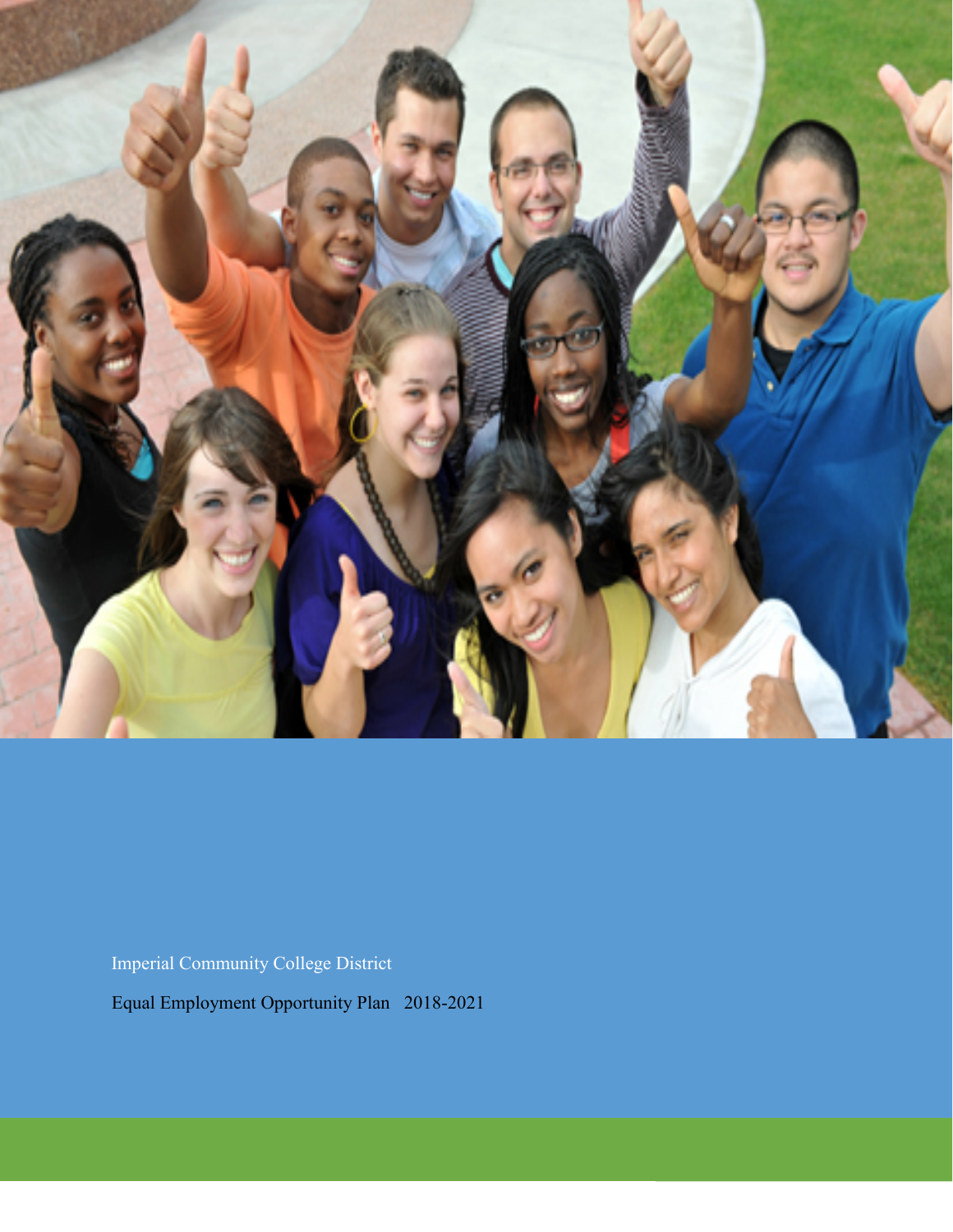# Table of Contents

| Legal Authority |  |
|-----------------|--|
|                 |  |

| Plan Component 4: Delegation of Responsibility, Authority, and Compliance3            |
|---------------------------------------------------------------------------------------|
| Plan Component 5: Equal Employment Opportunity and Diversity Advisory Committee5      |
|                                                                                       |
|                                                                                       |
| Plan Component 8: Training for Screening/Selection Committees and best practices7     |
|                                                                                       |
|                                                                                       |
|                                                                                       |
|                                                                                       |
|                                                                                       |
| Plan Component 12: District Measures to Address Identified Underrepresentation14      |
| Plan Component 13: Other Measures Necessary to Further Equal Employment Opportunity14 |
| Plan Component 14: Developing & Maintaining Institutional Commitment to Diversity15   |
|                                                                                       |
|                                                                                       |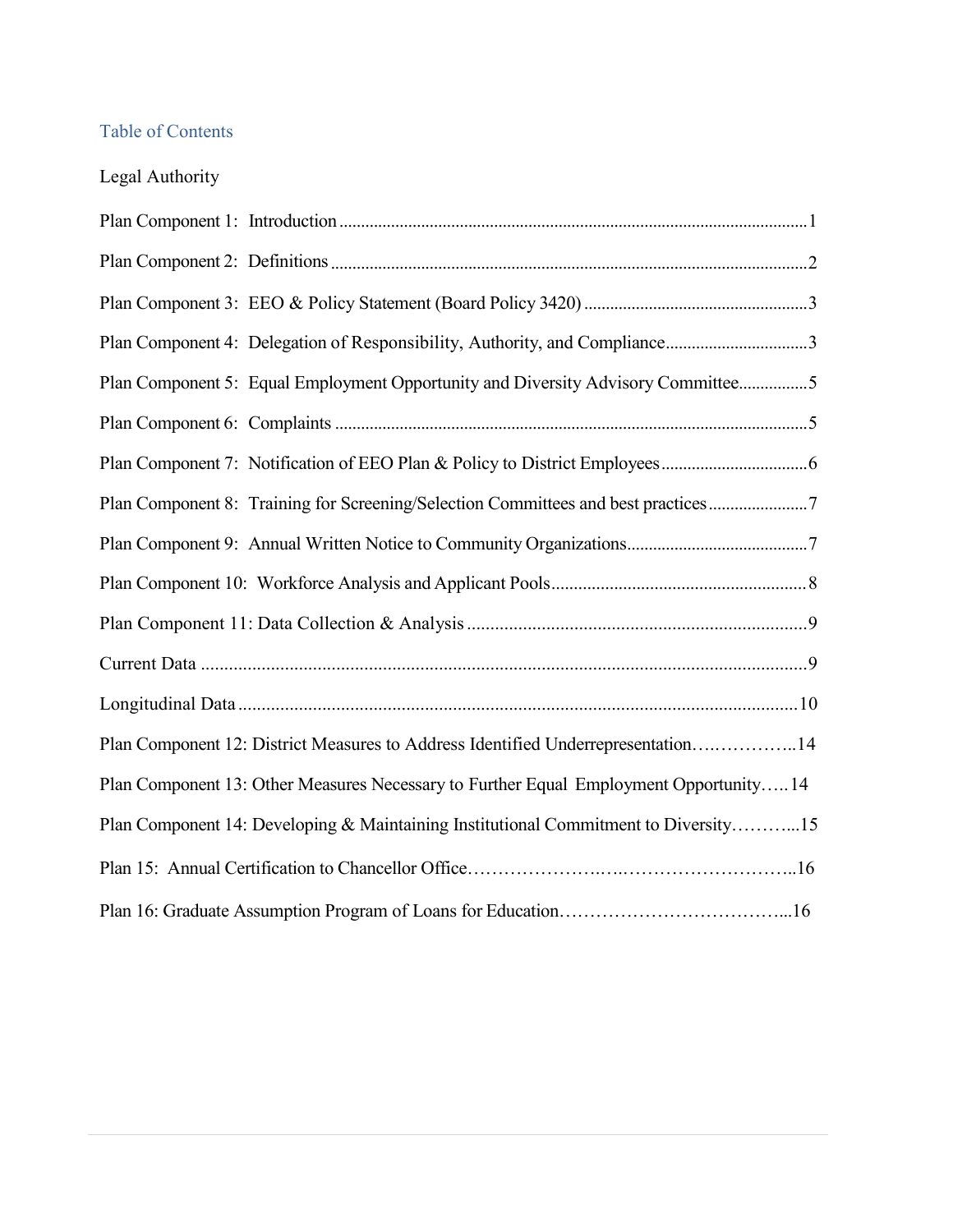# **LEGAL AUTHORITY**

California community colleges are mandated by the California Code of Regulations Title 5, section 53003(a); and the California Education Code, section 87100 to develop and implement an Equal Employment Opportunity Plan.

## **CALIFORNIA CODE OF REGULATIONS TITLE 5, SECTION 53003(A) – DISTRICT PLAN**

The governing board of each community college district shall develop and adopt a district-wide written equal employment opportunity plan to implement its equal employment opportunity program. Such plans shall be submitted to the State Chancellor's Office. The Chancellor's Office retains the authority to review district plans on a case-by-case basis.

#### **CALIFORNIA EDUCATION CODE, SECTION 87100 LEGISLATIVE FINDS & DECLARATIONS**

(a) The Legislature finds and declares all the following:

- (1) In fulfilling its mission within California's system of public higher education, the California community colleges are committed to academic excellence and to providing all students with the opportunity to succeed in their chosen educational pursuits.
- (2) Academic excellence can best be sustained in a climate of acceptance and with the inclusion of persons from a wide variety of backgrounds and preparations to provide service to an increasingly diverse student population.
- (3) A workforce that is continually responsive to the needs of a diverse student population may be achieved by ensuring that all persons receive an equal opportunity to compete for employment and promotion within the community college districts and by eliminating barriers to equal employment opportunity.

(b) It is the intent of the Legislature to establish and maintain within the California community college districts a policy of equal opportunity in employment for all persons, and to prohibit discrimination or preferential treatment based on ethnic group identification, or on any basis listed in subdivision (a) of section 12940 of the Government Code, as those bases are defined in sections 12926 and 12936.1 of the Government Code, except as otherwise provided in section 12940 of the Government Code. Every aspect of personnel policy and practice of the community college districts should advance the realization of inclusion through a continuing program of equal employment opportunity.

(c) The Legislature recognizes that it is not enough to proclaim that community college districts must not discriminate and must not grant preferential treatment on impermissible bases. The Legislature declares that efforts must also be made to build a community in which nondiscrimination and equal opportunity are realized. It is the intent of the Legislature to require community college districts to adopt and implement programs and plans for ensuring equal employment opportunity in their employment practices.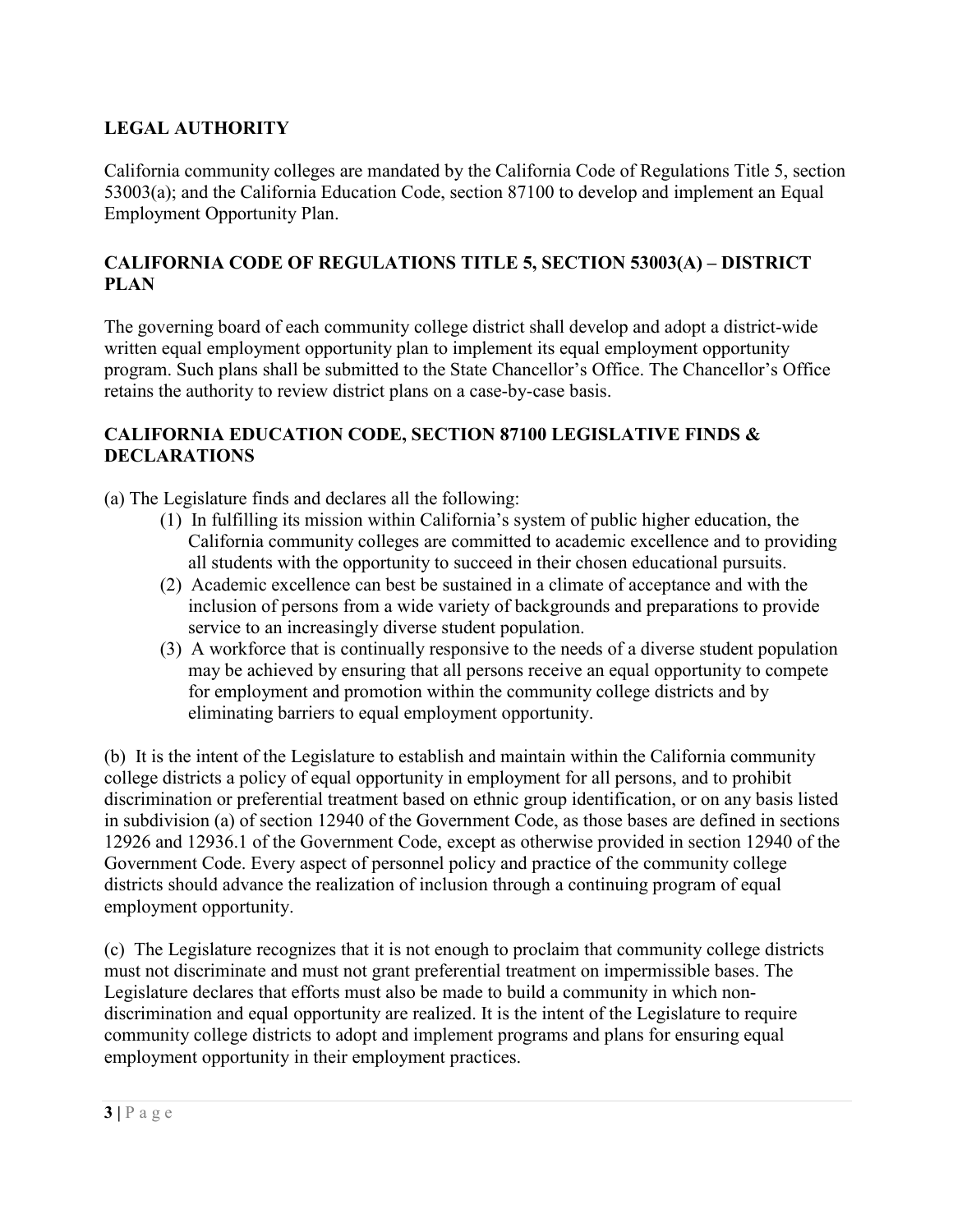# **TITLE 5, SECTION 53026 COMPLAINTS – VIOLATION OF EQUAL EMPLOYMENT OPPORTUNITY REGULATIONS**

Each community college district shall establish a process permitting any person to file a complaint alleging that the requirements of this subchapter have been violated. A copy of the complaint shall immediately be forwarded to the Chancellor, who may require the district provide a written investigative report within ninety (90) days. Complaints that also allege discrimination prohibited by Government Code sections 11135 et seq. shall be processed according to the procedures set forth in subchapter 5 (commencing with section 59300) of Chapter 10 of this division.

#### <span id="page-3-0"></span>**Plan Component 1: Introduction**

The Imperial Community College District Equal Employment Opportunity Plan ("EEO Plan*"*) was adopted by the governing board on May 16, 2018. The Plan reflects the district's commitment to equal employment opportunity and its recognition that a diverse and inclusive workforce serves the educational mission of the District to prepare students for success in a global society.

The EEO Plan provides the process that the District will use to promote equal employment opportunity and diversity in its recruitment and hiring policies and practices (AP 7120), in conformance with the applicable title 5 regulations (section 53000 et seq.). The EEO Plan is intended to foster a working and learning environment that promotes diversity, inclusion, and equal employment opportunities. To properly serve a growing diverse population, the EEO Plan also reflects the District's commitment to hire and retain faculty and staff who are sensitive to, and knowledgeable of, the needs of the continually changing and diverse student body and community it serves.

The Imperial Community College is committed to implementing Board Policy 3420, by developing and maintaining equal employment opportunity and diversity throughout the district as set out in this Equal Employment Opportunity Plan (hereinafter referred to as the "Plan" or the "EEO Plan".

Superintendent/President's Signature Dr. Victor Jaime, Superintendent/President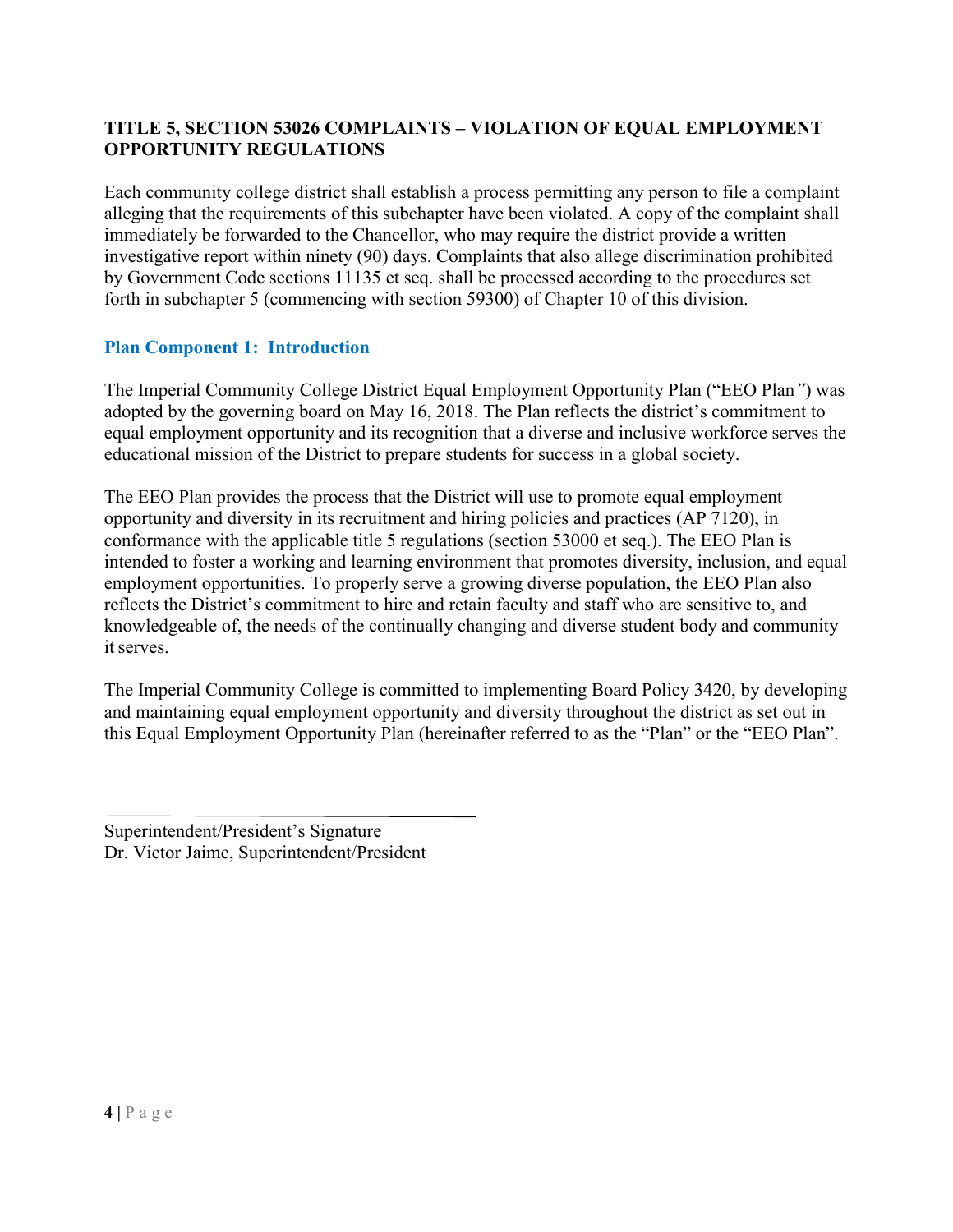# <span id="page-4-0"></span>**Plan Component 2: Definitions**

CCR, Title 5, § 53001

*Adverse Impact*: a statistical measure (such as those outlined in the U.S. Equal Employment Opportunity Commission's *Uniform Guidelines on Employee Selection Procedures)* that is applied to the effects of a selection procedure and demonstrates a disproportionate negative impact on any group defined in terms of ethnic group identification, gender, or disability. A disparity identified in each selection process will not be considered to constitute adverse impact if the numbers involved are too small to permit a meaningful comparison.

*Chief Human Resources Officer, (Office of Diversity, Equity and Inclusion):* The person who is responsible for the day-to-day implementation of the Plan.

*Diversity*: a condition of broad inclusion in an employment environment that offers equality and respect for all persons. A diverse educational community recognizes the educational benefits that flow from employee populations that are varied by race, ethnicity, sexual orientation, gender identity and expression, disability or genetic information, age (40 or older), national origin, religion, socioeconomic status, geographic region, life experiences and other enriching characteristics.

*Equal Employment Opportunity*: "Equal employment opportunity" means that all qualified individuals have a full and fair opportunity to compete for hiring and promotion and to enjoy the benefits of employment with the district. Equal employment opportunity should exist at all levels in the seven job categories which include executive/administrative/managerial, faculty and other instructional staff, professional nonfaculty, secretarial/clerical, technical and paraprofessional, skilled crafts, and service and maintenance. Equal employment opportunity also involves: identifying and eliminating barriers to employment that are not job related; and creating an environment which fosters cooperation, acceptance, democracy, and free expression of ideas and is welcoming to men and women, persons with disabilities, and individuals from all ethnic and other groups protected from discrimination pursuant to Government Code section12940.

*Equal Employment Opportunity and Diversity Advisory Committee*: acts as an advisory body to the Chief Human Resources Officer and the District to promote understanding and support of EEO policies and procedures.

*Equal Employment Opportunity Plan*: a written document in which a district's workforce is analyzed; specific plans, procedures, and goals are set forth for ensuring equal employment opportunity.

*Equal Employment Opportunity Policy Statement*: statement by the Board confirming its commitment to EEO.

*Equal Employment Opportunity Program*: all the various methods and strategies by which equal employment opportunity is ensured. Such methods include, but are not limited to, using nondiscriminatory employment practices, actively recruiting, monitoring and taking additional steps consistent with requirements of section 53006.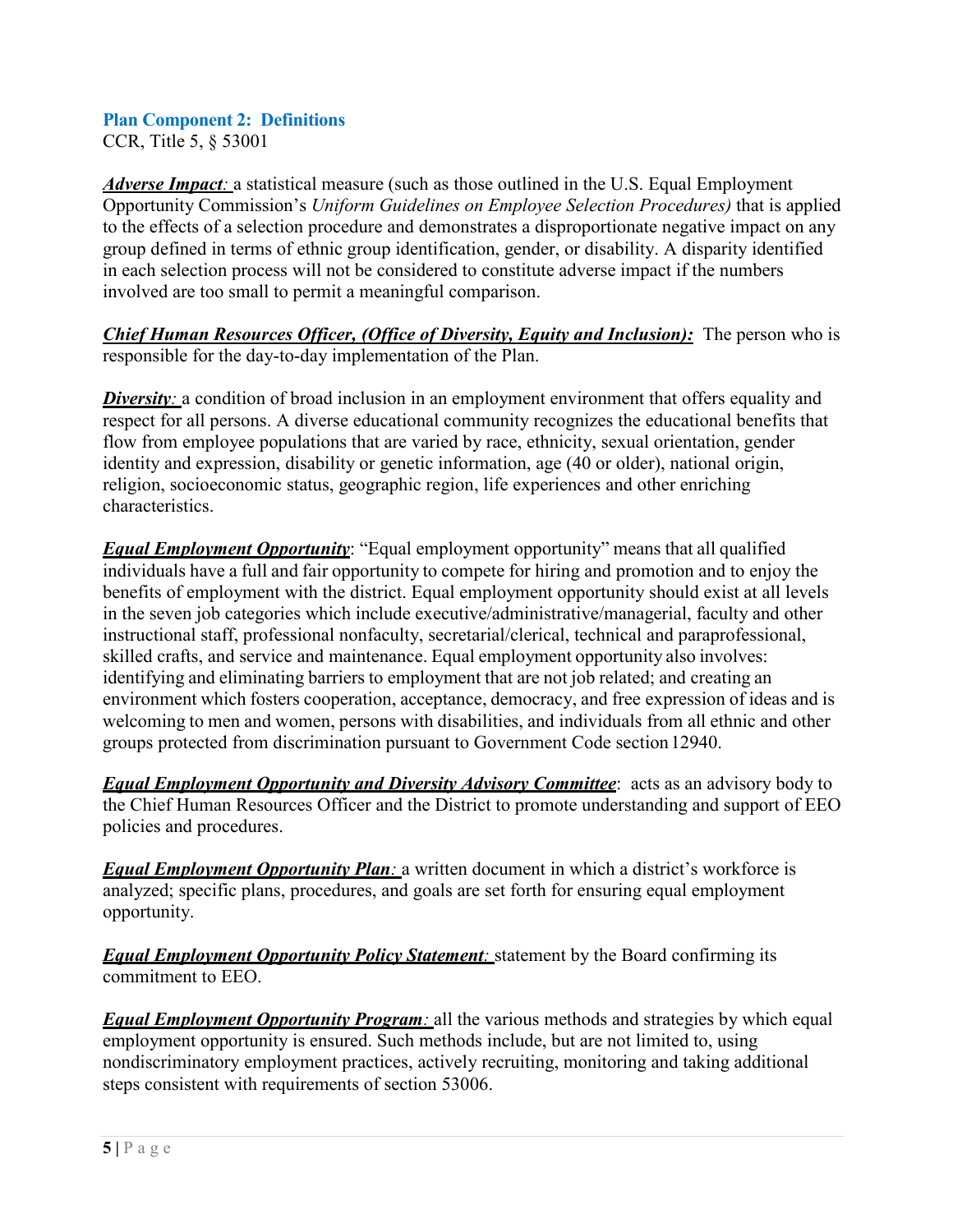**Ethnic Minorities**: Native Americans or Alaskan natives, Asians or Pacific Islanders, Black/African-Americans, Hispanics/Latinos.

*Ethnic Group Identification*: "ethnic group identification" means an individual's identification in one or more of the ethnic groups reported to the Chancellor pursuant to section 53004.

*In-house or Promotional Only Hiring:* only existing district employees can apply for a position.

*Monitored Group:* those groups identified in section 53004 subdivision (b) for which monitoring, and reporting is required pursuant to section 53004 subdivision (a).

*Person with a Disability:* any person who (1) has a physical or mental impairment as defined in Government code, section 12926 which limits one or more of such person's major life activities, (2) has a record of such an impairment, or (3) is regarded as having such an impairment. A person with a disability is "limited" if the condition makes the achievement of the major life activity difficult.

*Reasonable Accommodation:* the efforts made on the part of the district to remove artificial or real barriers, which prevent or limit the employment and upward mobility of persons with disabilities. "Reasonable accommodations" may include the items designated in section 53025.

**Screening or Selection Procedures:** any measure, combination of measures, or procedures used as a basis for any employment decision. Selection procedures include the full range of assessment techniques, including but not limited to traditional paper and pencil tests, performance tests, and physical, educational, and work experience requirements, interviews, and review of application forms.

*Significantly Underrepresented Group:* any monitored group for which the percentage of persons from that group employed by the district in any job category listed in section 53004 subdivision (a) is below eighty percent (80%) of the projected representation for that group in the job category in question.

# <span id="page-5-0"></span>**Plan Component 3: EEO & Nondiscrimination in Employment Policy Statement (Board Policy 3420)**

CCR, Title 5, § 53002 *[See also ICCD Board Policy/Administrative Procedure 3410, 3420, 7100 and 7120]*

It shall be the policy of the Imperial Community College District that all qualified applicants and employees have equal opportunity to seek, obtain, hold, and advance in employment in the District, and are not subjected to discrimination on the basis of ethnic group identification, race, color, national origin, religion, age, sex (gender), physical disability, mental disability, ancestry, sexual orientation, gender identity or expression, genetic information, or on the basis of these perceived characteristics, or based on association with a person or group with one or more of these actual or perceived characteristics. The District will strive to maintain a workplace that is welcoming to individuals from all such groups, appreciates the contributions of individuals from diverse backgrounds, and understands that diversity and inclusivity foster cooperation, acceptance, democracy, workplace safety, and the free expression of ideas essential to a robust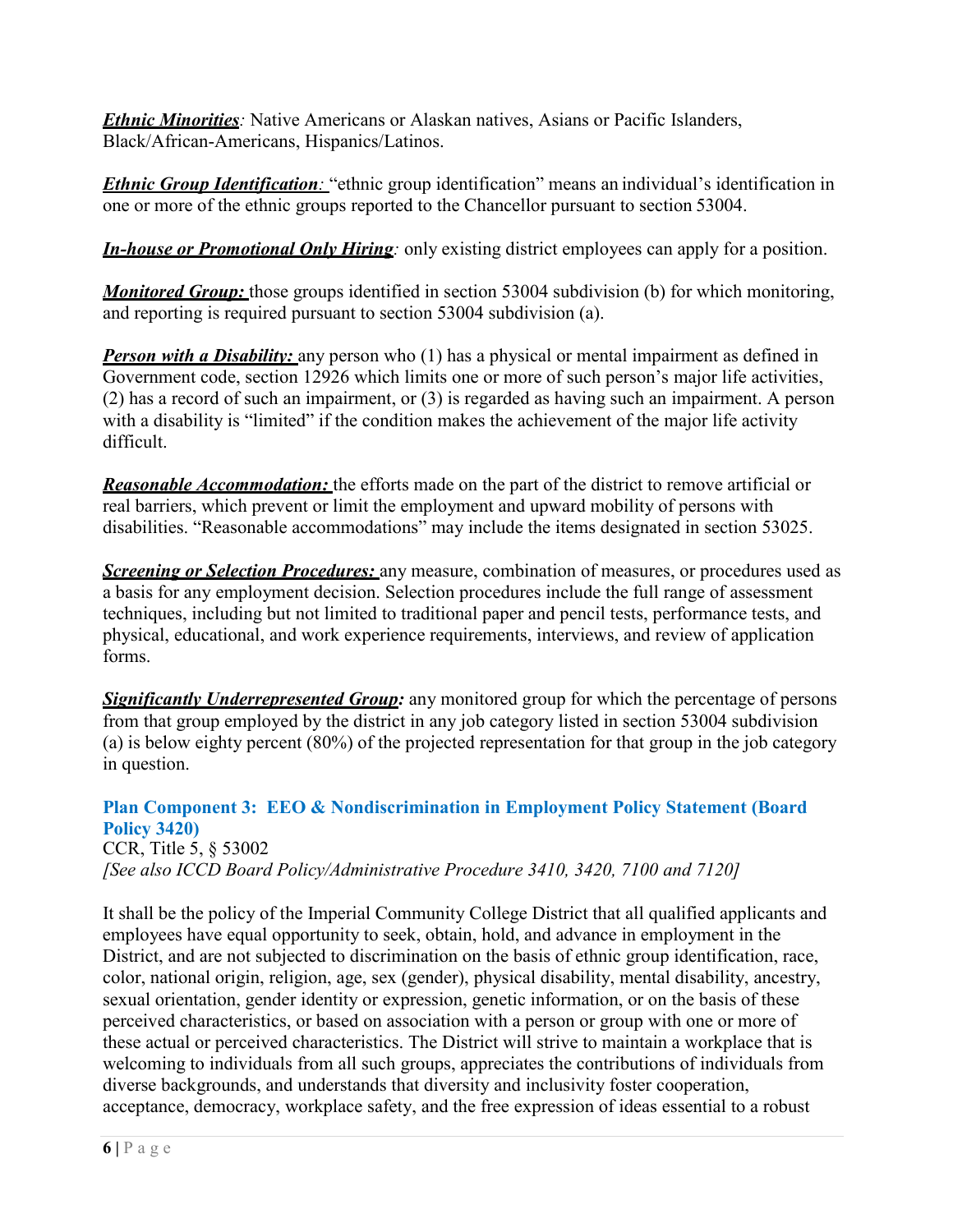academic community and the preparation of students for success in a global society.

The District understands, and reflects in this EEO Plan that the maintenance of a diverse and inclusive work and educational environment is an on-going process that requires sustained effort.

This EEO Plan shall also be regularly reviewed at least every three years and updated to ensure compliance with applicable federal and state laws.

# **Plan Component 4: Delegation of Authority, Responsibility and Compliance**

It is the goal of the District that all employees promote and support equal employment opportunity because equal employment opportunity requires a commitment and a contribution from every segment of the district. The general responsibilities for the prompt and effective implementation of this *Plan* are set forth below.

# *1. Board of Trustees*

The Board of Trustees is ultimately responsible for proper implementation of the district's *Plan* at all levels of district and college operation, and for ensuring equal employment opportunity as described in the *Plan.*

# *2. Superintendent/President*

The Board of Trustees delegates to the Superintendent/President the responsibility for ongoing implementation of the *Plan* and for providing leadership in supporting the district's equal employment opportunity policies and procedures. The Superintendent/President shall advise the Board of Trustees concerning statewide policy emanating from the Board of Governors of the California Community Colleges and direct the publication of an annual report on *Plan* implementation. The Superintendent/President shall evaluate the performance of all administrative staff who report directly to him/her on their ability to follow and implement the *Plan.*

# *3. Equal Employment OpportunityOfficer*

The District has designated the Chief Human Resources Officer as its Equal Employment Opportunity Officer who is responsible for the day-to-day implementation of the *Plan*. If the designation of the equal employment opportunity officer changes before this *Plan* is next revised, the district will notify employees and applicants for employment of the new designee. The equal employment opportunity officer is responsible for administering, implementing, monitoring, and achieving the goals of the *Plan* and for assuring compliance with the requirements of title 5, sections 53000 et seq. The equal employment opportunity officer is also responsible for receiving complaints described in Plan Component 6 and for ensuring that applicant pools and selection procedures are properly monitored.

#### *4. Equal Employment Opportunity and Diversity AdvisoryCommittee*

The District has established the Equal Employment Opportunity and Diversity Advisory Committee to act as an advisory body to the equal employment opportunity officer and the district through the Human Resource Office to promote understanding and support of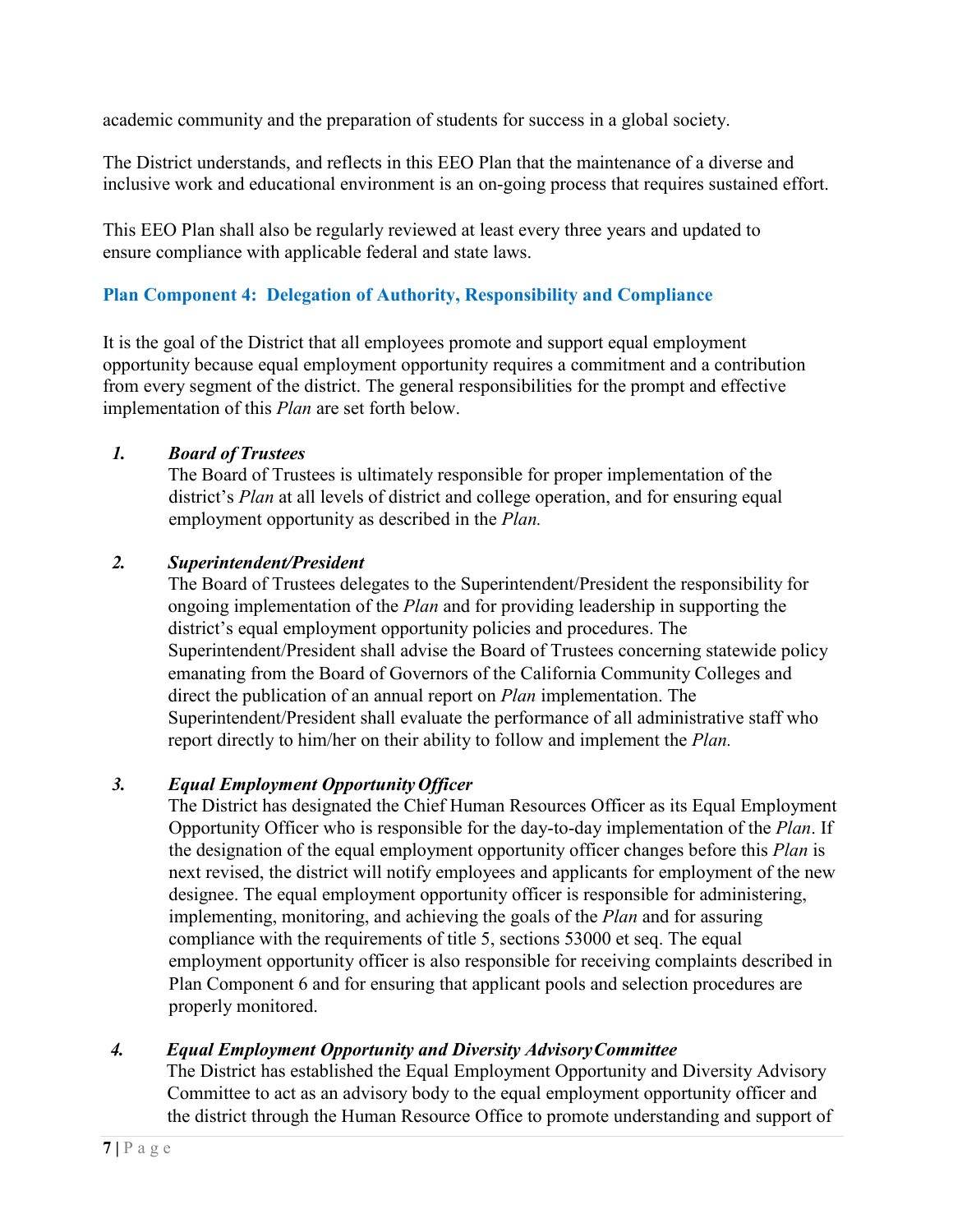equal employment opportunity and diversity policies and procedures. The Equal Employment Opportunity and Diversity Advisory Committee shall assist in the implementation of the *Plan* in conformance with state and federal regulations and guidelines, monitor equal employment opportunity progress, and provide suggestions for *Plan* revisions as appropriate.

# *5. Agents of the District*

Any authorized organization or individual, whether or not an employee of the district, who acts on behalf of the Board of Trustees with regards to the recruitment and screening of personnel is an agent of the District and is subject to all the requirements of this *Plan.*

#### *6. Good Faith Effort*

The district shall make a continuous good faith effort to comply with all the requirements of its *Plan.*

#### <span id="page-7-0"></span>**Plan Component 5: Equal Employment Opportunity and Staff Diversity Advisory Committee** CCR, Title 5, § 53005

*[See also ICCD Board Policy/Administrative Procedure 3410]*

The District has established an Equal Employment Opportunity and Diversity Advisory Committee to assist the District in implementing its Plan and to advise the District on personnel matters relating to equal employment opportunities. The Equal Employment Opportunity and Diversity Advisory Committee will review staff demographic data and other relevant data for advising the District and assisting in its commitment and goals in achieving equal employment opportunities. The District Equal Employment Opportunity Officer will train the committee members on the requirements of the Title 5 regulations on equal employment opportunity (section 53000 et seq.) and the Plan. Composition of the Equal Employment Opportunity and Diversity Advisory Committee shall approximate a balance between employee groups and a student member, and shall include a diverse membership whenever possible.

This committee shall receive training each year in all the following: applicable title 5 regulations and state and federal nondiscrimination laws; the educational benefits of workforce diversity, and the identification and elimination of bias in hiring decisions; and the role of this committee in carrying out the District's EEO *Plan*. This committee shall hold a minimum of two (2) meetings per academic semester with additional meetings if needed to review EEO and diversity efforts, program, policies and progress.

# <span id="page-7-1"></span>**Plan Component 6: Complaints**

CCR, Title 5, §§ 53003(c)(2), 53026, and 59300 et seq. *[See also BCCD Board Policy/Administrative Procedure 3430]*

#### *Complaints Alleging Violation of the Equal Employment Opportunity Regulations (Section*

*53026).* The District has established the following process permitting any person to file a complaint alleging that the requirements of the equal employment opportunity regulations have been violated. Any person who believes that the equal employment opportunity regulations have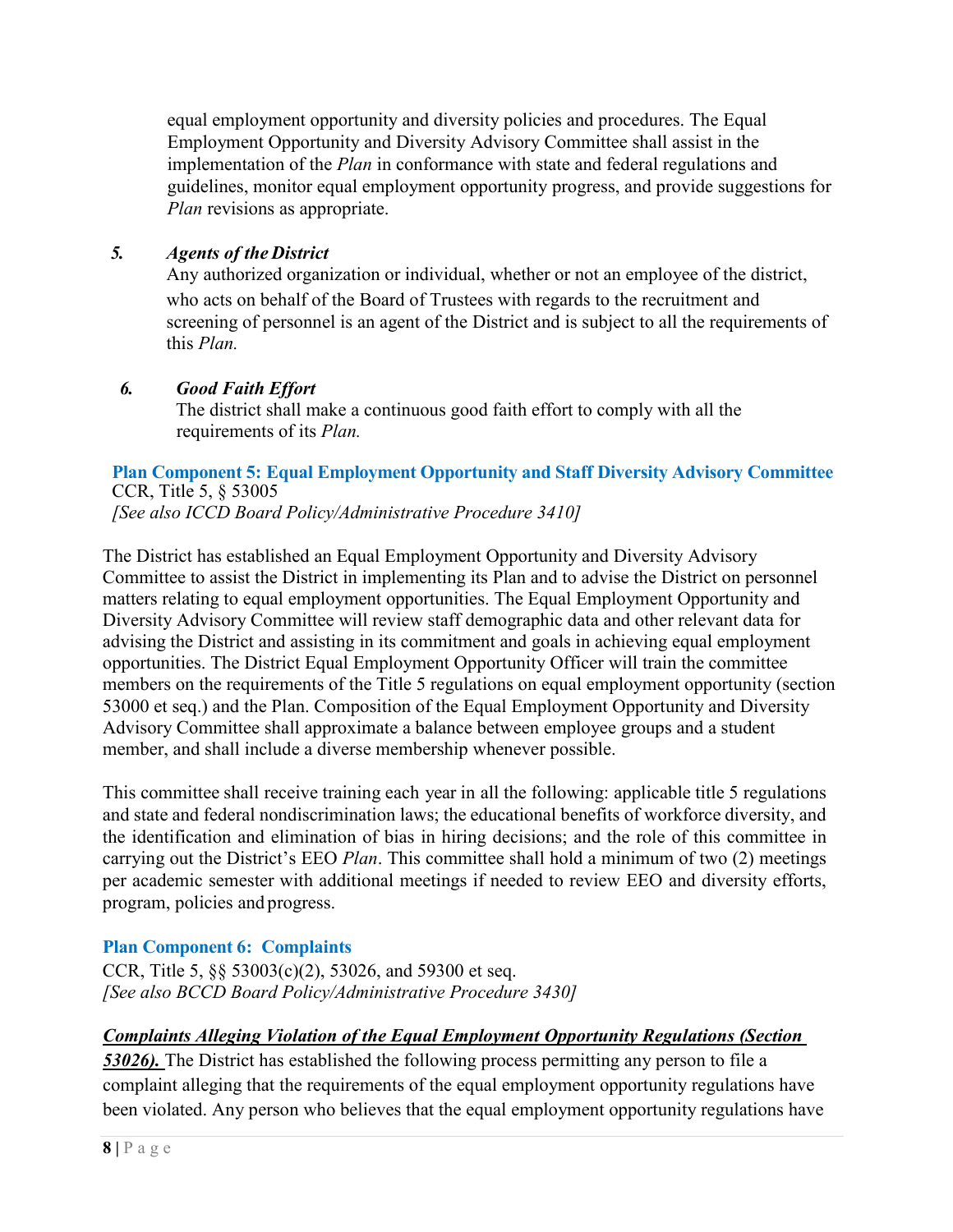been violated may file a written complaint describing in detail the alleged violation. All complaints shall be signed and dated by the complainant and shall contain, to the best of the complainant's ability, the names of the individuals involved, the date(s) of the event(s) at issue, and a detailed description of the actions constituting the alleged violation. Complaints involving current hiring processes must be filed as soon as possible after the occurrence of an alleged violation and not later than sixty (60) days after such occurrence unless the complainant can verify a compelling reason for the District to waive the sixty (60) day limitation.

Complaints alleging violations of the EEO Plan that do not involve current hiring processes must be filed as soon as possible after the occurrence of an alleged violation and not later than ninety (90) days after such occurrence unless the violation is ongoing. A complainant may not appeal the District's determination pursuant to Title 5, section 53026 to the Chancellor's Office, but under some circumstances, violations of the equal opportunity regulations in Title 5 may constitute a violation of a minimum condition for receipt of state aid. In such a case, a complaint can be filed with the Chancellor's Office, but the complainant will be required to demonstrate that he/she made previous reasonable, but unsuccessful, efforts to resolve the alleged violation at the college and District level using the process provided by section 53026.

The District may return without action any complaints that are inadequate because they do not state a clear violation of the EEO regulations. All returned complaints must include a District statement of the reason for returning the complaint without action.

The complaint shall be filed with the Chief Human Resource Officer who serves as the District Equal Employment Opportunity Officer. If the complaint involves the District Equal Employment Opportunity Officer, the complaint may be filed with the Superintendent /President. To the extent practicable, a written determination on all accepted written complaints will be issued to the complainant within ninety (90) days of the filing of the complaint. The District Equal Employment Opportunity Officer will forward copies of all written complaints to the State Chancellor's Office uponreceipt.

The Equal Employment Opportunity Officer will forward copies of all written formal complaints to the State Chancellor's Office upon receipt.

If a complaint filed under Title 5, section 53026 alleges unlawful discrimination, it will be processed according to the requirements of Title 5, section 59300 et seq and the District complaint procedure in AP 3435.

The District has adopted separate policies and procedures for the processing of complaints alleging unlawful discrimination or harassment. These policies and procedures are located in the "*Board Policy/Procedure Section: General Personnel Administration BP 3410, 3420, 3430 and AP 3410, 3420, 3430, 3435* and on the District website at: [http://www.imperial.edu](http://www.imperial.edu/)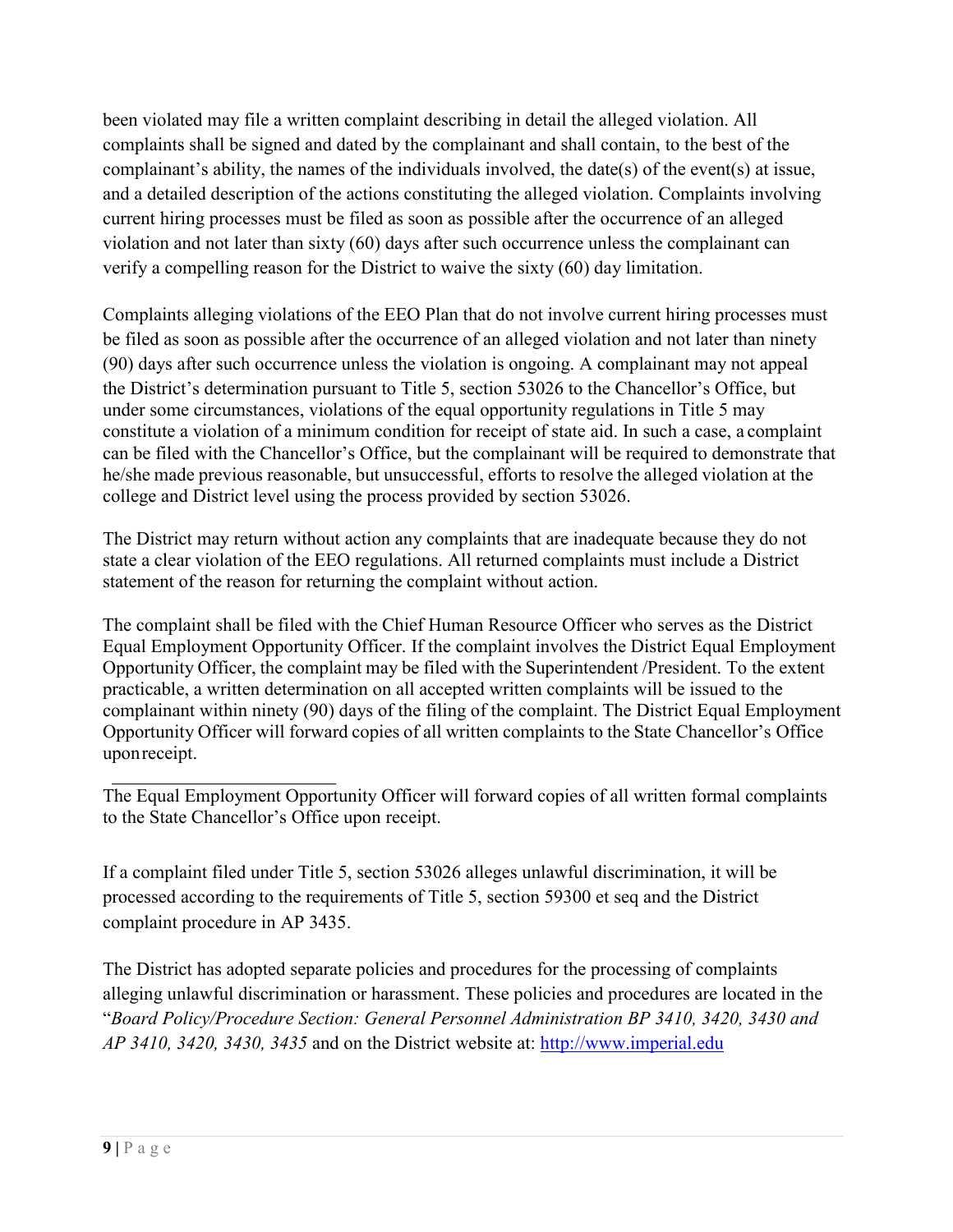# *Student Complaint Procedure*

A student who feels he/she has been or is being subjected to discriminatory treatment, including harassment, or who has learned of such unlawful discrimination in his or her official capacity, should immediately contact the office of the vice president of student services, Title IX coordinator or deputy coordinator, or CHRO. If the complainant is not satisfied with the final decision, he or she may file a complaint with the CCCCO within 30 days of the administrative determination. The student can complete the form on the CCCCO website [at](http://californiacommunitycolleges.cccco.edu/ComplaintsForm.aspx)  [http://californiacommunitycolleges.cccco.edu/ComplaintsForm.aspx.](http://californiacommunitycolleges.cccco.edu/ComplaintsForm.aspx) The Imperial Valley College Student complaint process can be found in the current Imperial Valley College Catalog and AP 3435.

#### <span id="page-9-0"></span>**Plan Component 7: Notification to District Employees** CCR, Title 5, § 53003(c)(3)

The commitment of the Board of Trustees and the Superintendent/President to equal employment opportunity and diversity is emphasized through the broad dissemination of its Equal Employment Opportunity and Diversity Policy Statement and the Plan. The policy statement will be included in the college catalogs and class schedules. The Plan and subsequent revisions will be distributed to the District's Board of Trustees, the Superintendent/President, administrators, the President of Academic Senate, Union Presidents, and members of the District Equal Employment Opportunity and Diversity Advisory Committee. The Plan will be available on the District's website, and when appropriate, may be distributed by e-mail.

Each year, the District will provide all employees with a copy of the Board's Equal Employment Opportunity Policy and Diversity Statement (located in Plan Component 3 of this Plan) and written notice summarizing the provisions of the District's Equal Employment Opportunity and Diversity Plan. The Human Resources Department will provide all new employees with a copy of the written notice described above when they commence their employment with the District. The annual notice will contain the following provisions:

- (1) The importance of the employee's participation and responsibility in ensuring the Plan's implementation and;
- (2) The locations where complete copies of the Plan are available, including the campus library, on the District's public internet and intranet sites, the Office of the Superintendent/President, the Office of Human Resources, Academic Affairs, Student Services, and Administrative Services.

# <span id="page-9-1"></span>**Plan Component 8: Training for Screening/Selection Committees and best practices**

Any organization or individual, who is involved in the recruitment and screening/selection of personnel shall receive appropriate training on the requirements of the title 5 regulations on equal employment opportunity (section 53000 et. seq.); the requirements of federal and state nondiscrimination laws; the requirements of the district's Equal Employment Opportunity Plan; the district's policies on nondiscrimination, recruitment, and hiring; principles of diversity and cultural proficiency; the value of a diverse workforce; the elimination of bias in hiring decisions;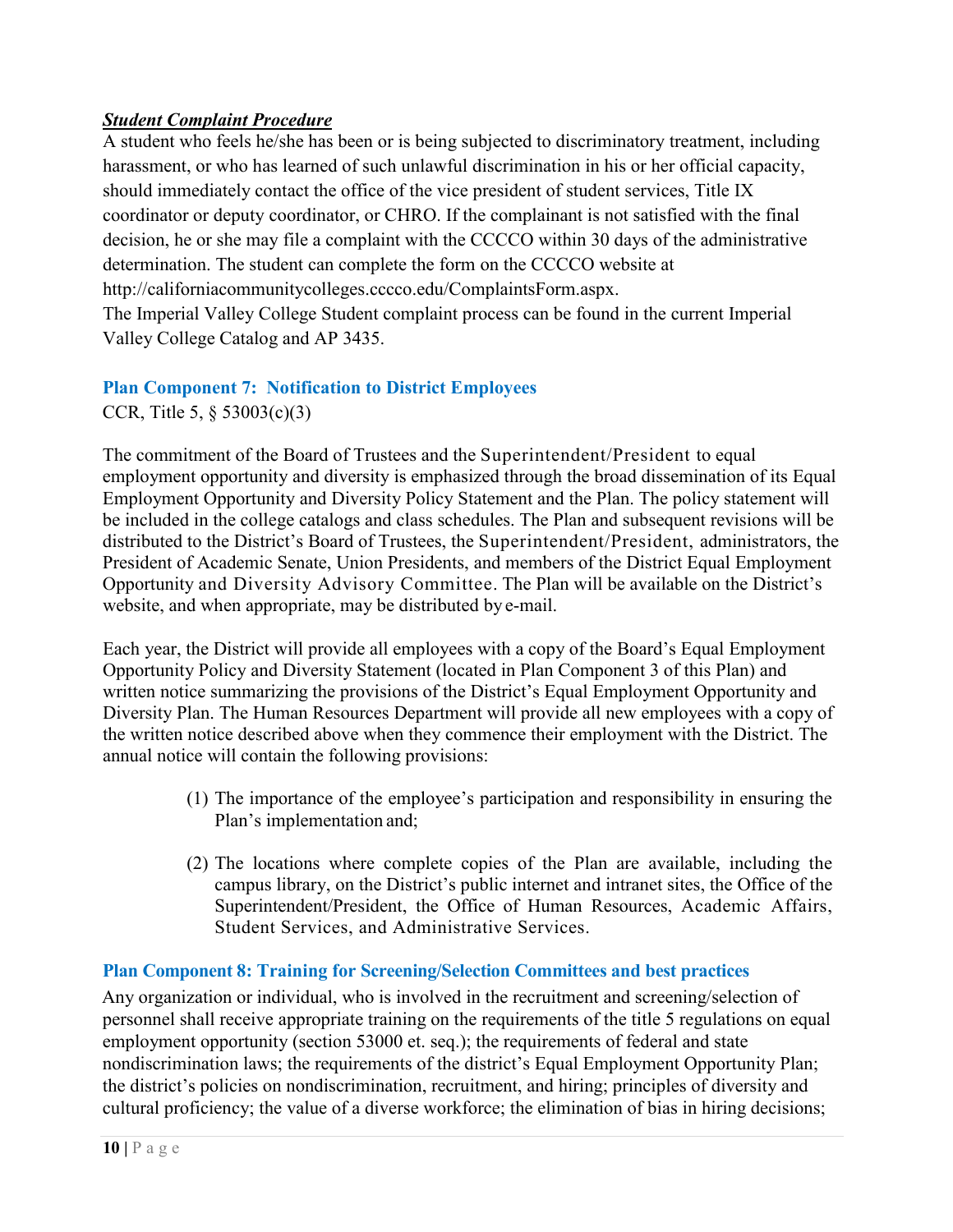equal employment opportunity req[uir](#page-10-1)ements of title 5 and the district's Equal Employment and best practices in serving on a screening or selection committee. Persons serving in the above capacities will be required to receive training within the twelve (12) months prior to service on a screening/selection committee. This training is mandatory; individuals who have not received this training will not be allowed to serve on screening/selection committees. The EEO Officer, and/or Human Resources staff are responsible for providing the required training. Any individual acting on behalf of the District with regards to recruitment and screening of employees is subject to the Opportunity Plan. This provision includes any individuals who are not employees of the District but are acting on behalf of the District.

The District has established a practice that equity training must be updated every two years after the representative's initial training. A tracking database has been established to track and monitor individuals who have been equity trained.

<span id="page-10-0"></span>**Plan Component 9: Annual Written Notice to Community Organization** CCR, Title 5, § 53003(c)(5)

The EEO Officer shall pursue a genuine and deliberate effort to distribute a written notice to appropriate community-based and professional organizations concerning this *Plan*. The notice will inform these organizations that they may obtain a copy of the Plan and shall solicit their assistance in identifying diverse qualified candidates. The notice will include a summary of the *Plan*. The notice will also include the website address where the district advertises its job openings and the name(s), department(s) and phone number(s) of individuals to call to obtain employment information. The district will actively seek to reach those institutions, organizations, and agencies that may be recruitment sources. A list of organizations, which will receive this notice, is attached to this Plan. This list may be revised from time to time as necessary.

<span id="page-10-1"></span>**Plan Component 10: Analysis of District Workforce and Applicant Pool**  CCR, Title 5, § 53003(c)(6)

The Human Resources Department will annually collect the District's employee demographic data and shall monitor applicants for employment on an ongoing basis to evaluate the District's progress in implementing the Plan and to provide data needed for the reports required by this Plan. Monitored groups are men, women, American Indians/Alaskan Natives, Asians or Pacific Islanders, Blacks/African-Americans, Hispanics/Latinos, Caucasians, and persons with disabilities.

For purposes of the data collection and report each applicant or employee will be afforded the opportunity to voluntarily identify her or his gender, ethnic group identification and, if applicable, her or his disability. Persons may designate as many ethnicities as they identify with, but shall be counted in only one ethnic group for reporting purposes. This information will be kept confidential and will be separated from the applications that are forwarded to the screening committee and hiring administrator(s). The District will annually report to the Superintendent/President the results of its annual data collection. At least every three years the Plan will be reviewed and, if necessary, revised based on an analysis of the ethnic group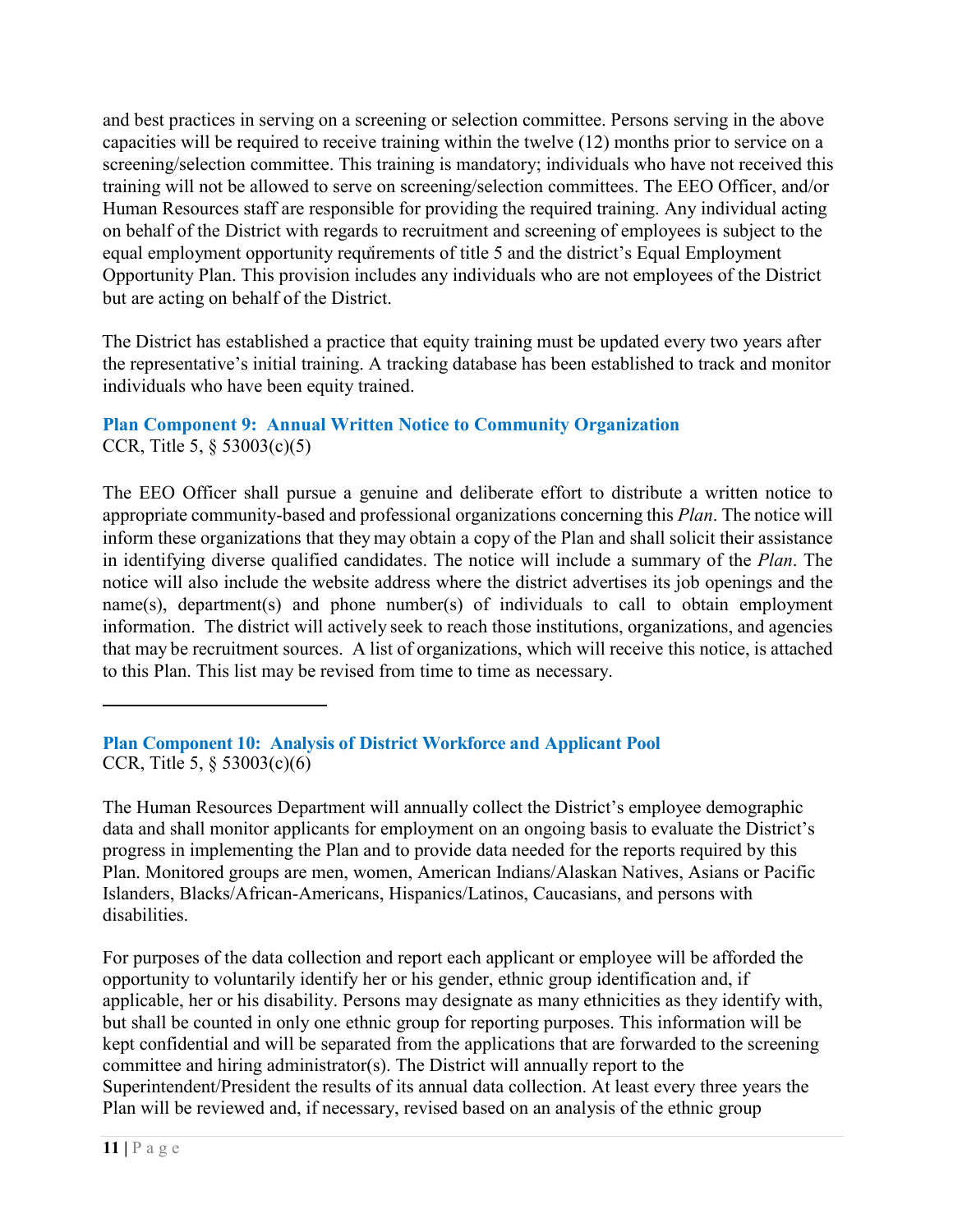identification, gender, and disability composition of existing staff and of those who have applied for employment in each of the following identified job categories:

- 1) Executive/Administrative/Managerial
- 2) Faculty and other InstructionalStaff
- 3) Professional Non-faculty
- 4) Secretarial/Clerical
- 5) Technical and Paraprofessional
- 6) Skilled Crafts
- 7) Service and Maintenance

# **District Workforce Analysis EEO Data Collection Monitored Group Definitions:**

GENDER IDENTIFICATION: The District requested employees to self-identify as **Female or Male**.

RACE AND ETHNICITY IDENTIFICATION: The District requested that employees selfidentify into the following ethnicity categories-

1. **Hispanic or Latino** –A person of Cuban, Mexican, Puerto Rican, South or Central American, or other Spanish culture or origin regardless of race.

2. **White Caucasian** (Not Hispanic or Latino) - A person having origins in any of the original peoples of Europe, the Middle East, or North Africa.

3. **Black African American (**Not Hispanic or Latino) - A person having origins in any of the black racial groups of Africa.

4. **Asian or Other Pacific Islander** (Not Hispanic or Latino) - Persons having origins in any of the original peoples of the Far East, Southeast Asian, the Indian subcontinent, or the Pacific Islands. This category includes, for example, persons of Chinese, Japanese, Filipino, Korean, Vietnamese, Asian Indian, Hawaiian, Guamanian, Samoan, Laotian, and Cambodian decent.

5. **American Indian or Alaska Native** (Not Hispanic or Latino) - A person having origins in any of the original peoples of North and South America (including Central America), and who maintain tribal affiliation or communityattachment.

The District will disaggregate the Asian category from one (1) Asian ethnic group identification to the following two (2) Asian ethnic group identifications:

-- **Asian.** A person having origins in any of the original peoples of the Far East, Southeast Asia, or the Indian subcontinent including, for example, Cambodia, China, India, Japan, Korea, Malaysia, Pakistan, the Philippine Islands, Thailand, and Vietnam.

-- **Native Hawaiian or Other Pacific Islander.** A person having origins in any of the original peoples of Hawaii, Guam, Samoa, or other Pacific Islands.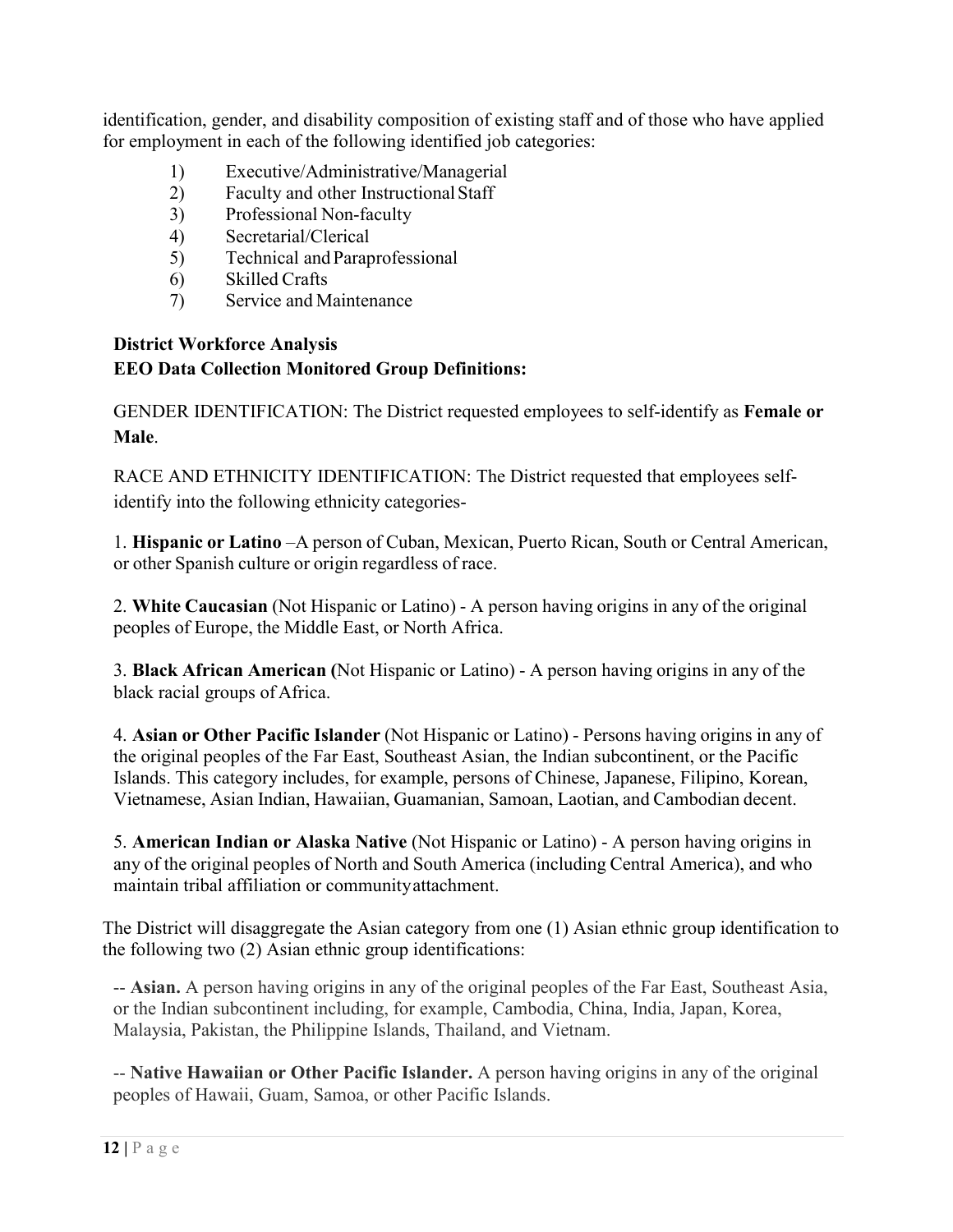The District understands that some persons may identify with multiple ethnic groups, but they shall be counted in only one ethnic group for reporting purposes. All persons will be asked to designate the ethnic group with which he or she most closely identifies.

DISABILITY IDENTIFICATION: The District requests that all employees self-identify their disability status, if any, by using the following definition, consistent with the Fair Employment and Housing Act:

"Disabled person" means any person who (1) has a physical or mental impairment which limits one or more of such person's major life activities, (2) has a record of such impairment, or (3) is regarded as having such impairment.

"Major life activities" means functions such as caring for one's self, performing manual tasks, walking, seeing, hearing, taking, breathing, learning, and working.

# **EEO Data Collection Monitored Group Identification issue:**

There are significant numbers of employees who decline to state their gender, ethnicity, or disability status with the District. The District shall try to accurately capture this information and encourages all persons to provide the above data but understands that this information is voluntarily collected and will not require employees to respond. The District shall distribute its EEO Identification Survey each year during the Fall Semester.

Historical data is provided in Appendix B and exemplifies the way future data shall be collected.

# **Component 11: Analysis of Degree of Underrepresentation and Significant Underrepresentation**

Section 53003(c)(7) of Title 5 requires that, if the State Chancellor provides new availability data regarding job applicants, districts must analyze the degree to which monitored groups are underrepresented in comparison to their representation in the field or job category in which they are applying. The District EEO Office shall be responsible for developing procedures to implement this requirement when availability data becomes available.

Note: The limits placed on data analysis in this section do not affect the District's obligation to review and compare data regarding the District's own employees and applicants.

#### **Plan Component 12: Institutional Commitment to Diversity**

1. Underrepresentation based on availability data.

Section 53003(c)(8) of Title 5 requires EEO Plans to identify steps to be taken if the analysis pursuant to Section 53003(c)(7) and Component 11, reveals underrepresentation of a monitored group. Should the State Chancellor provide the availability data necessary to conduct this analysis, the District EEO Officer will be responsible for developing appropriate measures for addressing findings of underrepresentation and significant underrepresentation.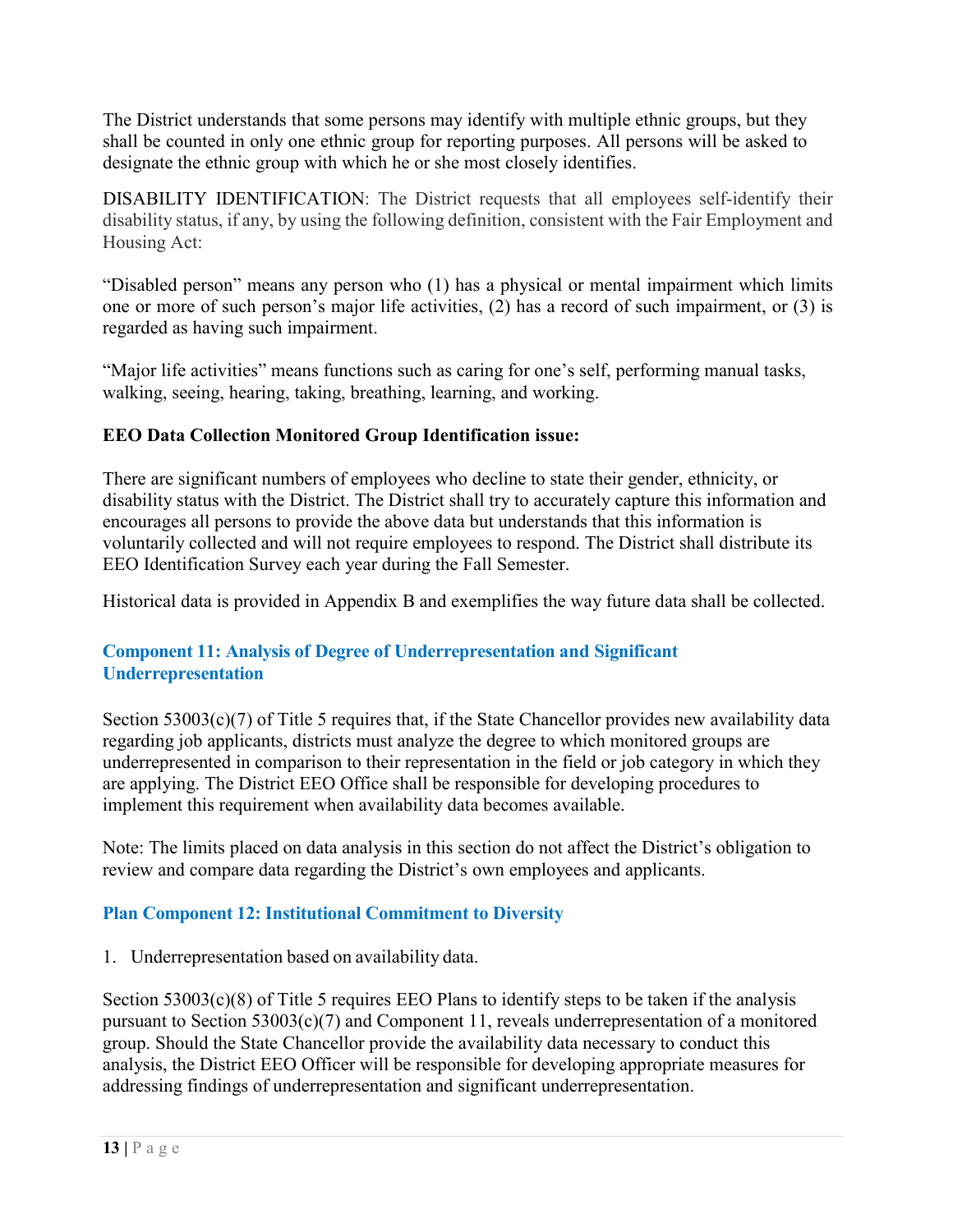a. Underrepresentation within the District's workforce and/or applicant pools. CCR, Title 5, §§ 53003(c)(9)

The District will review the information gathered pursuant to Plan Component 10, to determine if significant underrepresentation of a monitored group may be the result of non-job-related factors in the employment process. For the purposes of Plan Component 13, the phases of the employment process include, but are not limited to, recruitment, hiring, retention and promotion. The information to be reviewed shall include, but need not be limited to:

- 1. Longitudinal analysis of data regarding job applicants, gathered pursuant to Plan Component 10, to identify whether over multiple job searches, a monitored group is disproportionately failing to move from the initial applicant pool, to the qualified applicant pool;
- 2. Analysis of data regarding potential job applicants, to the extent provided bythe State Chancellor, which may indicate significant underrepresentation of a monitoredgroup; and
- 3. Analysis pursuant to section  $53003(c)(7)$  to determine whether the group is significantly underrepresented.

Where the above-described review identifies that significant underrepresentation of a monitored group may be the result of non-job-related factors in the employment process, the District shall implement additional measures designed to address the specific area of concern. These additional measures shall include the following:

- 1. Review its recruitment procedures and identify and implement any additional measures which might reasonably be expected to attract candidates from the significantly underrepresented group;
- 2. Consider various other means of reducing the significant underrepresentation which do not involve taking monitored group status into account, and implement any such techniques which are determined to be feasible and potentially effective;
- 3. Determine whether the group is still significantly underrepresented in the category or categories in question after the measures described in (1) and (2) have been in place for a reasonable period; and
- 4. Review each locally established "required," "desired" or "preferred" qualification being used to screen applicants for positions in the job category to determine if it is job-related and consistent with:
	- a. Any requirements of federal law;and
	- b. Qualifications which the Board of Governors has found to be job-related throughout the community college system, including the requirement that applicants for academic and administrative positions demonstrate sensitivity to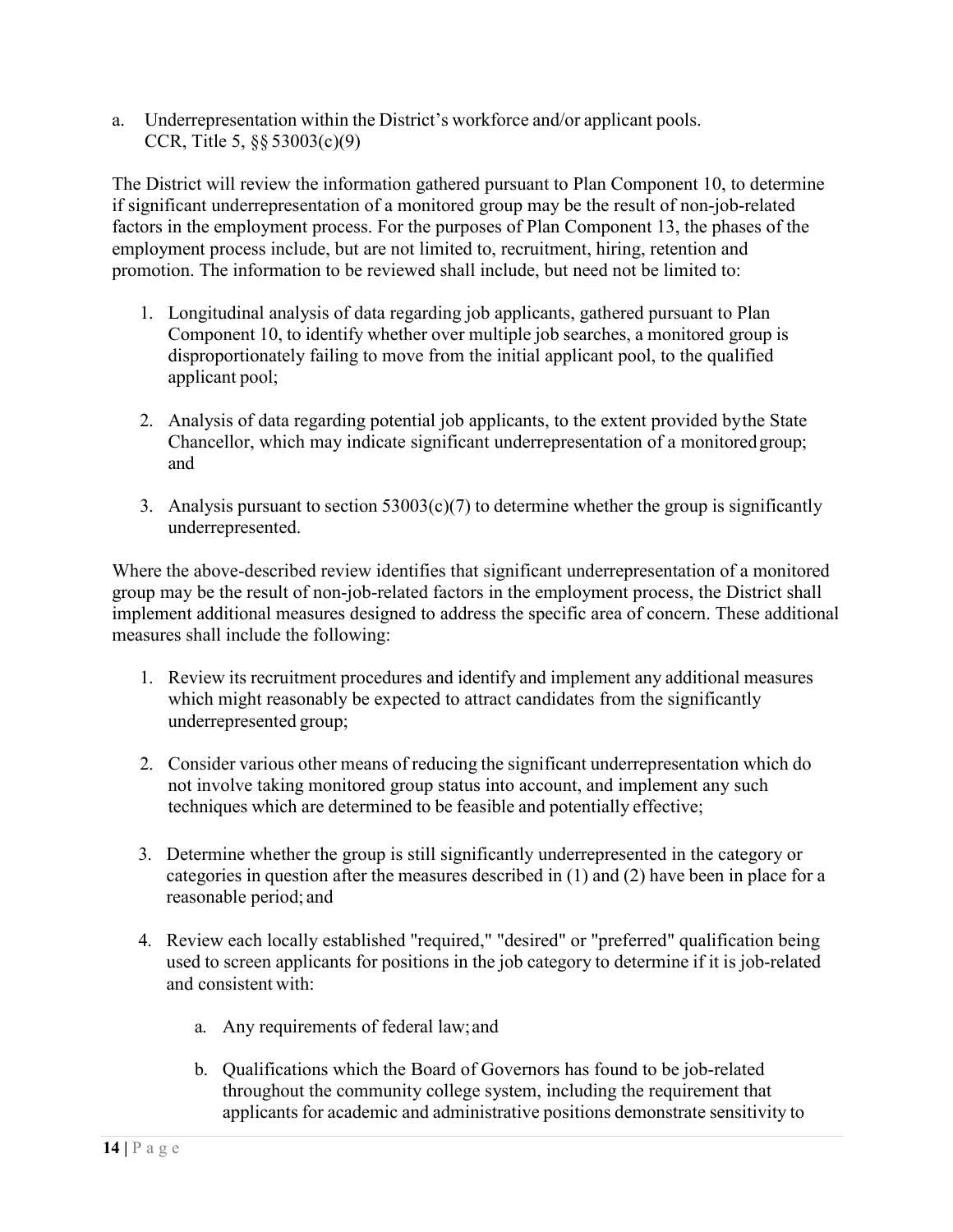the diversity of community college students; or

- 5. Discontinue the use of any locally established qualification that has not been found to satisfy the requirements set forth in paragraph (4) of this subdivision;
- 6. Continue using qualification standards meeting the requirements of paragraph (4) of this subdivision only where no alternative qualification standard is reasonably available which would select for the same characteristics, meet the requirements of paragraph (4) and be expected to have a less exclusionary effect; and
- 7. Consider the implementation of additional measures designed to promote diversity that are reasonably calculated to address the area of specific need.

For the purposes of this Plan Component, "a reasonable period of time" means three years, or such longer period as the California Community Colleges Chancellor's Office may approve, upon the request of the Equal Employment Opportunity and Diversity Advisory Committee and the District Superintendent, where the District has not filled enough positions to appreciably affect its work force in the job category in question.

Nothing in this Plan Component shall be construed to prohibit the District from taking any other steps it concludes are necessary to ensure equal employment opportunity, provided that such actions are consistent with the requirements of federal and state constitutional and statutory nondiscrimination law. These steps may include:

- 1) Having the Equal Employment Opportunity and Diversity Advisory Committee, in conjunction with appropriate human resources staff, review the district's recruitment procedures and make recommendations on modifications that would address the underrepresentation.
- 2) Increasing the advertising and recruitment budget for a three-year period to ensure that recruitment is broad and inclusive. Requiring that the responsible administrator for the division or department where the significant underrepresentation occurs develop, in conjunction with the equal employment opportunity officer, recruitment and hiring action plan to assist in addressing the significant underrepresentation. The action plan will include, but is not limited to:
	- a) Additional locations or resources to advertise positions that would likely attract candidates from the significantly underrepresented groups;
	- b) Promotion of curricular offerings that would assist in attracting candidates from significantly underrepresented groups;
	- c) Additional training for current faculty and staff on the value of a diverse workforce;
- 3) Recommended changes to the job announcement and screening criteria, including interview questions, which may reasonably be expected to attract candidates from the significantly underrepresented group.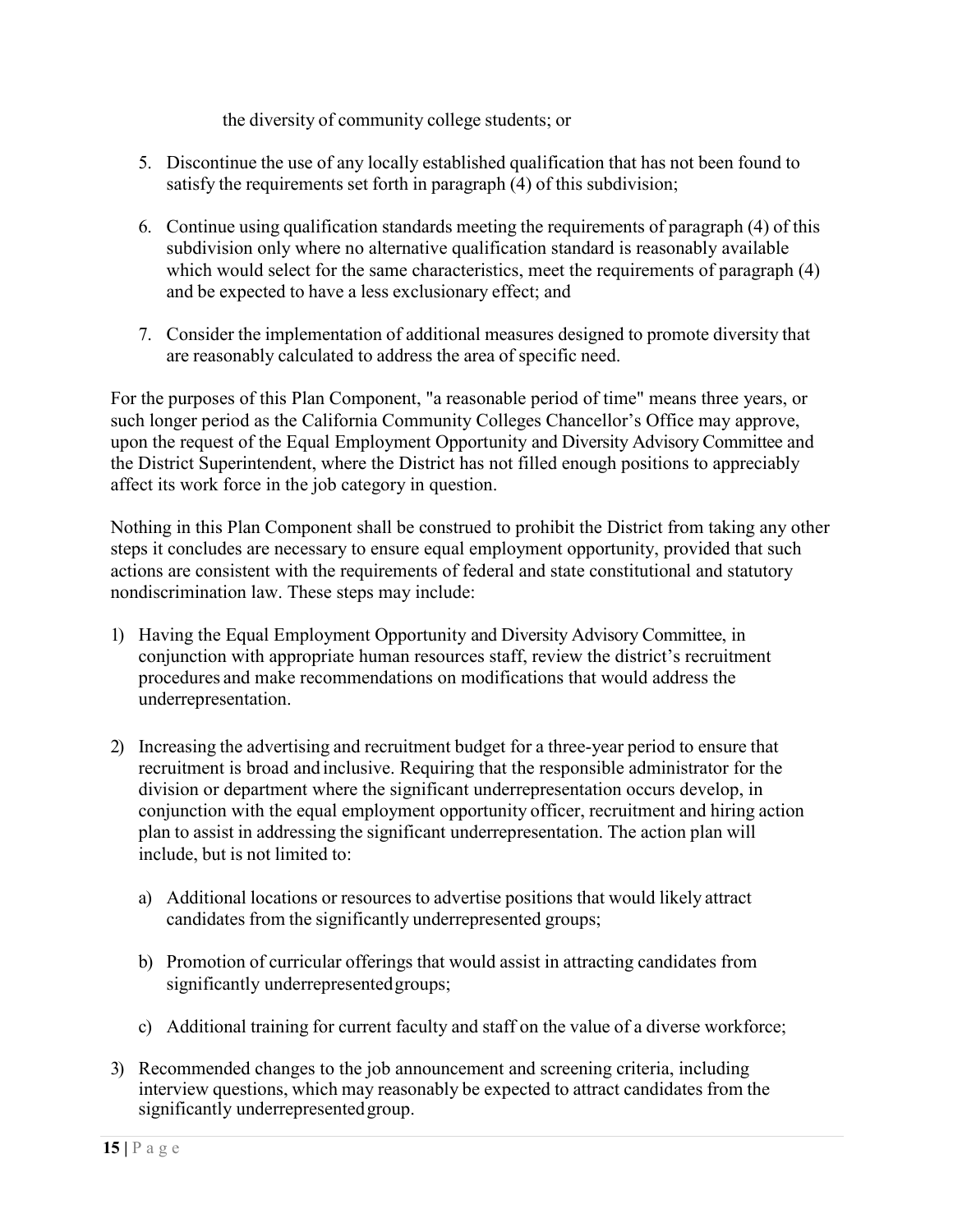- 4) Focusing attention on its intern programs where graduate students will be provided the opportunity to co-teach a class offered by the district in the significantly underrepresented discipline.
- **5)** Actively monitoring the representation rate of each group, which was identified as being significantly underrepresented in one or more categories. If significant underrepresentation persists for a particular group in the job category in question, after the measures described above have been in place for a period of at least three years, the district will**:**
	- a) Review each locally established "required", "desired", or "preferred" qualification being used to screen applicants for positions in the job category to determine if it is job-related and consistent with business necessity through a process meeting the requirements of federal law.
	- b) Discontinue the use of any locally established qualification that is not found to satisfy the requirements set forth in the previous paragraph and continue using qualification standards meeting the requirements in the previous paragraph only where no alternative qualification standard is reasonably available which would select for the same characteristics, meet the requirements of the previous paragraph, and be expected to have a less exclusionaryeffect.
	- c) Analyze the feasibility of significantly increasing the recruitment budget for another three years.
	- d) Develop a recruitment committee composed of the Superintendent/President, the equal employment opportunity officer, the dean or responsible administrator for the division or department where the significant underrepresentation persists and members of the Equal Employment Opportunity and Diversity Advisory Committee to review the effectiveness of the recruitment and hiring program described in *section 3* above. The committee will provide recommendations to modify the recruitment and hiring program to better address the significantunderrepresentation.

#### **Plan Component 13: Reasonable Accommodations for Persons with Disabilities** CCR, Title 5, § 53025

Applicants and employees with disabilities shall receive reasonable accommodations consistent with the requirements of Government Code, sections 11135 et seq. and 12940(m); section 504 of the Rehabilitation Act of 1973; and the Americans with Disabilities Act. Such accommodations may include, but are not limited to, job site modifications, job restructuring, part-time work schedules, flexible scheduling, reassignment to a reasonably equivalent vacant position, adaptive equipment, and auxiliary aides such as readers, interpreters, and note takers.

#### **Plan Component 14: Graduate Assumption Program of Loans for Education**

**16 |** Page The district will encourage community college students to become qualified for, and seek employment as, community college employees. The district shall research and inform students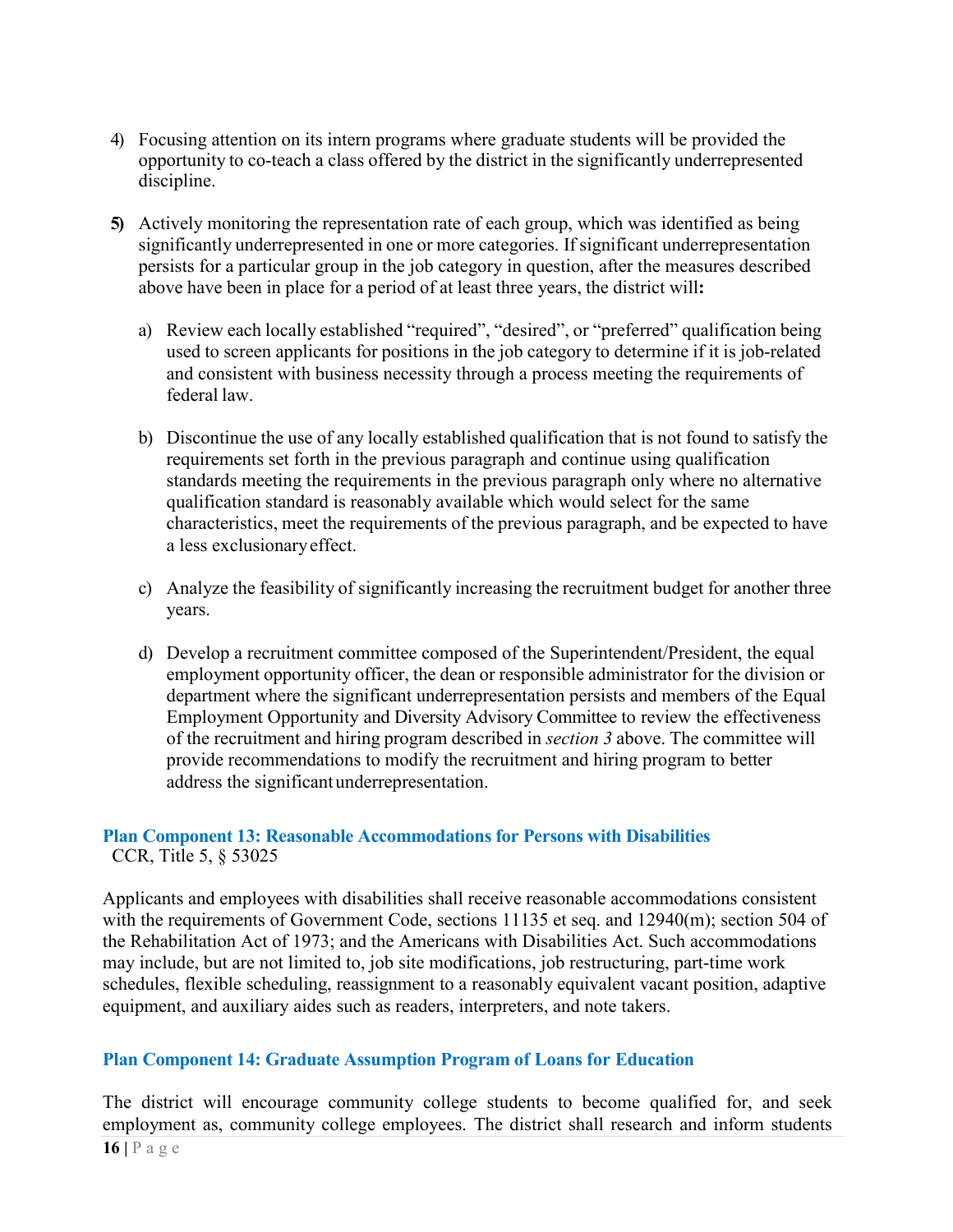about programs that may assist them to complete their graduate studies and become community college employees. The district will post information on the campus concerning such programs, and make information available on the district's website, course catalog, and in locations accessible to students, including but not limited to, Counseling, Financial Aid, Admissions and Records, the Bookstore, and the Student Center. On a continuous basis, the district will genuinely make efforts to inform graduate students in local colleges and universities about the benefits of employment at a communitycollege.

# **Plan Component 15: Annual Certification to Chancellor's Office**

The Chief Human Resources Officer shall certify annually to the State Chancellor that it has timely completed with each of the following requirements of Title 5:

- 1. Recorded, reviewed and reported the data required regarding qualified applicant's pools and employee workforce
- 2. Reviewed and updated, as needed, the strategies component of the District's EEO Plan.
- 3. Investigated and appropriately responded to complaints alleging that the requirement of Title 5 Regulations pertaining to equal employment opportunities have been violated. And complaints alleging harassment and discrimination filed pursuant to Title 5 (commencing with section 59300).

Reference: Title 5, sections 53004, 53006, 53024.2 and 53026 Appendix A

Organizations for Annual Written Notice Per Plan Component 9

Ed Join

CCC Registry

Inside Higher Ed

Higher Ed Jobs

cal.jobs.ca.gov

Imperial Valley Press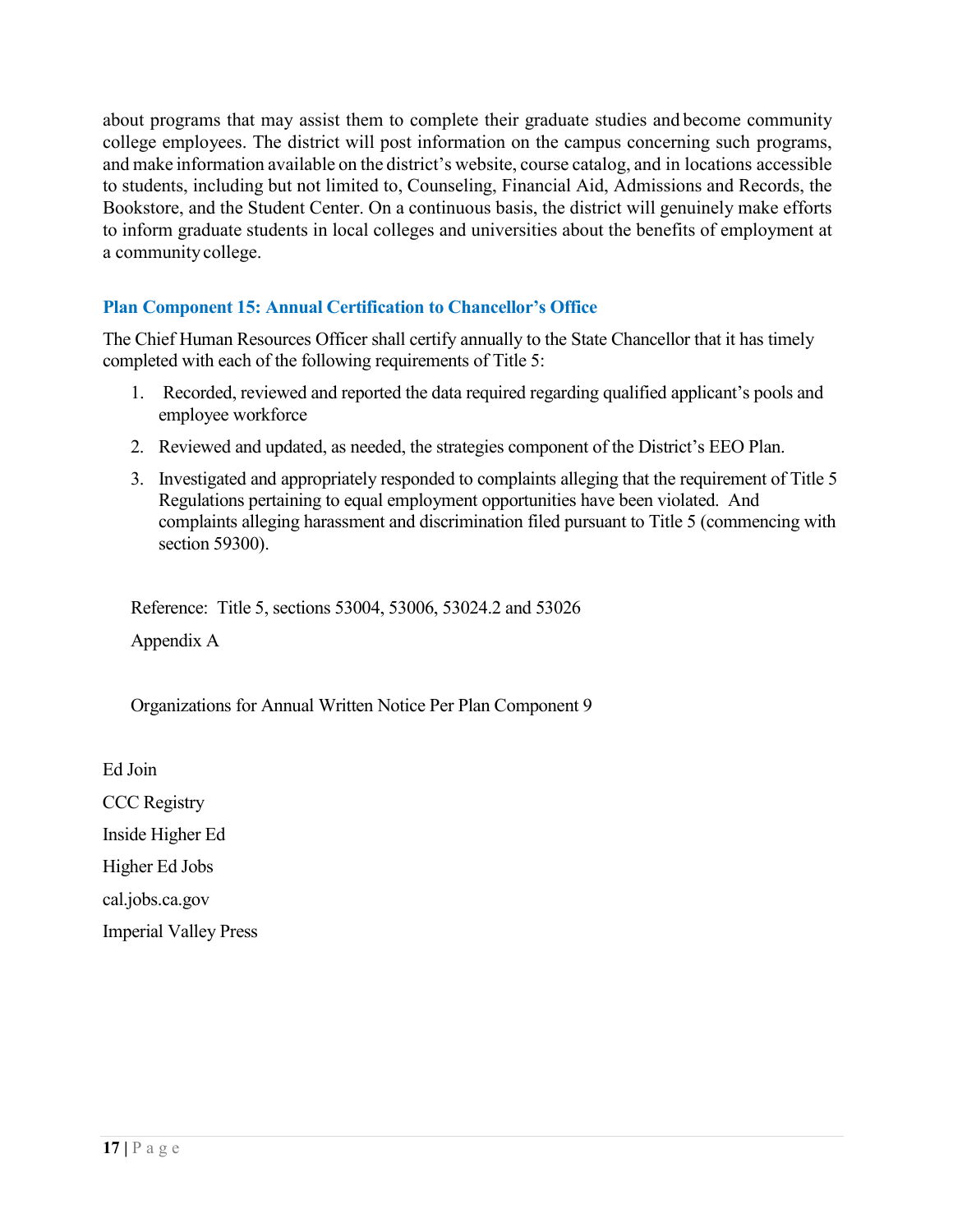# **Appendix B**

#### **Historical Demographic Data Imperial Community College District (ICCD) Workforce Analysis:**

The analysis of the District's current workforce and most recent application pools are reported in the following tables and charts. Provided below is a 2-year analysis of the Imperial Valley College workforce 2014-2015, 2015-2016, 2016-2017.

| <b>Employee Type</b>                        | Term             | Total        | Female       | Male                  | American<br>Indian/<br>Alaskan<br><b>Native</b> | Asian/<br>Filipino/<br>Pacific<br><b>Islander</b> | Black/<br>African<br>American | Hispanic/<br>Latino | White/<br>Caucasian | Other/<br><b>Unknown</b><br>Race |
|---------------------------------------------|------------------|--------------|--------------|-----------------------|-------------------------------------------------|---------------------------------------------------|-------------------------------|---------------------|---------------------|----------------------------------|
|                                             | <b>Fall 2015</b> | 458          | 236/51.5%    | 222/48.5%             | $1/0.2\%$                                       | 9/2.0%                                            | 8/1.7%                        | 134/29.3%           | 90/19.7%            | 216/47.2%                        |
| <b>All Employees</b>                        | <b>Fall 2016</b> | 451          | 235/52.1%    | 216/47.9%             | $1/0.2\%$                                       | 9/2.0%                                            | 11/2.4%                       | 141/31.3%           | 82/18.2%            | 207/45.9%                        |
|                                             | <b>Fall 2015</b> | 10           | $\mathbf{1}$ | 9                     | $\mathbf 0$                                     | $\mathbf{1}$                                      | 1                             | 2                   | 5                   | 1                                |
| Exec/Admin                                  | <b>Fall 2016</b> | 12           | 2            | 10                    | $\mathbf{0}$                                    | $\mathbf{1}$                                      | $\overline{2}$                | 3                   | 3                   | 3                                |
|                                             | <b>Fall 2015</b> | 144          | 70           | 74                    | 1                                               | 6                                                 | 4                             | 35                  | 51                  | 47                               |
| <b>Faculty Full-Time</b>                    | <b>Fall 2016</b> | 147          | 73           | 74                    | $\mathbf{1}$                                    | 6                                                 | 5                             | 35                  | 47                  | 53                               |
|                                             | <b>Fall 2015</b> | 164          | 73           | 91                    | $\mathbf 0$                                     | $\overline{2}$                                    | $\overline{2}$                | 28                  | 18                  | 114                              |
| Faculty-Part-Time                           | <b>Fall 2016</b> | 136          | 62           | 74                    | $\mathbf{0}$                                    | $\overline{2}$                                    | $\overline{2}$                | 27                  | 13                  | 92                               |
| Classified                                  | <b>Fall 2015</b> | 140          | 92           | 48                    | $\mathbf 0$                                     | $\mathbf{0}$                                      | 1                             | 69                  | 16                  | 54                               |
|                                             | <b>Fall 2016</b> | 156          | 98           | 58                    | $\mathbf{0}$                                    | $\mathbf{0}$                                      | $\overline{2}$                | 76                  | 19                  | 59                               |
|                                             |                  |              |              |                       |                                                 |                                                   |                               |                     |                     |                                  |
| <b>Student</b><br>Demographics              | Term             | <b>Total</b> | Female       | Male                  | American<br>Indian/<br>Alaskan<br><b>Native</b> | Asian/<br>Filipino/<br>Pacific<br><b>Islander</b> | Black/<br>African<br>American | Hispanic/<br>Latino | White/<br>Caucasian | Other/<br>Unknown<br>Race        |
| <b>Students Enrolled at</b>                 | <b>Fall 2015</b> | 8041         |              | 4608/57.3% 3378/42.1% | 3/0.04%                                         | 34/0.5%                                           | 54/0.7%                       | 7329/91.2%          | 261/3.3%            | 360/4.5%                         |
| Census                                      | <b>Fall 2016</b> | 8096         |              | 4501/55.6% 3528/43.6% | 7/0.1%                                          | 48/0.6%                                           | 92/1.1%                       | 7328/90.5%          | 339/4.2%            | 282/3.5%                         |
|                                             |                  |              |              |                       |                                                 |                                                   |                               |                     |                     |                                  |
| <b>Imperial Valley Area</b><br>Demographics | Year             | Total        | Female       | Male                  | American<br>Indian/<br>Alaskan<br><b>Native</b> | Asian/<br>Filipino/<br>Pacific<br>Islander        | Black/<br>African<br>American | Hispanic/<br>Latino | White/<br>Caucasian | Two or<br>More<br>Races          |
| <b>Adult Population</b><br>Age 18-65        | 2016             | 180,883      | 49%          | 51%                   | 1%                                              | 1%                                                | 2%                            | 84%                 | 11%                 | $1\%$                            |

**Gender Analysis –** Overall, when comparing the gender distribution between Fall 2015 and Fall 2016, there were no substantial changes within employment types at ICCD. There are significant gender representation differences in the following employment types: 90% male for executive/administration and 62.3% female in classified. The total employee gender is representative of the student population at ICCD and with the community gender demographic of 2016.

**Ethnicity Analysis –** The ethnic analysis of employees and comparing to student body is not possible due to the large number of employees who have not identified or disclosed their ethnicity. The trends of ethnic groups at ICCD seem to be trending the right direction but until we can get more accurate data it is difficult to analyze and determine if there is any under representation or significant underrepresentation, especially in regard to the Hispanic/Latino group.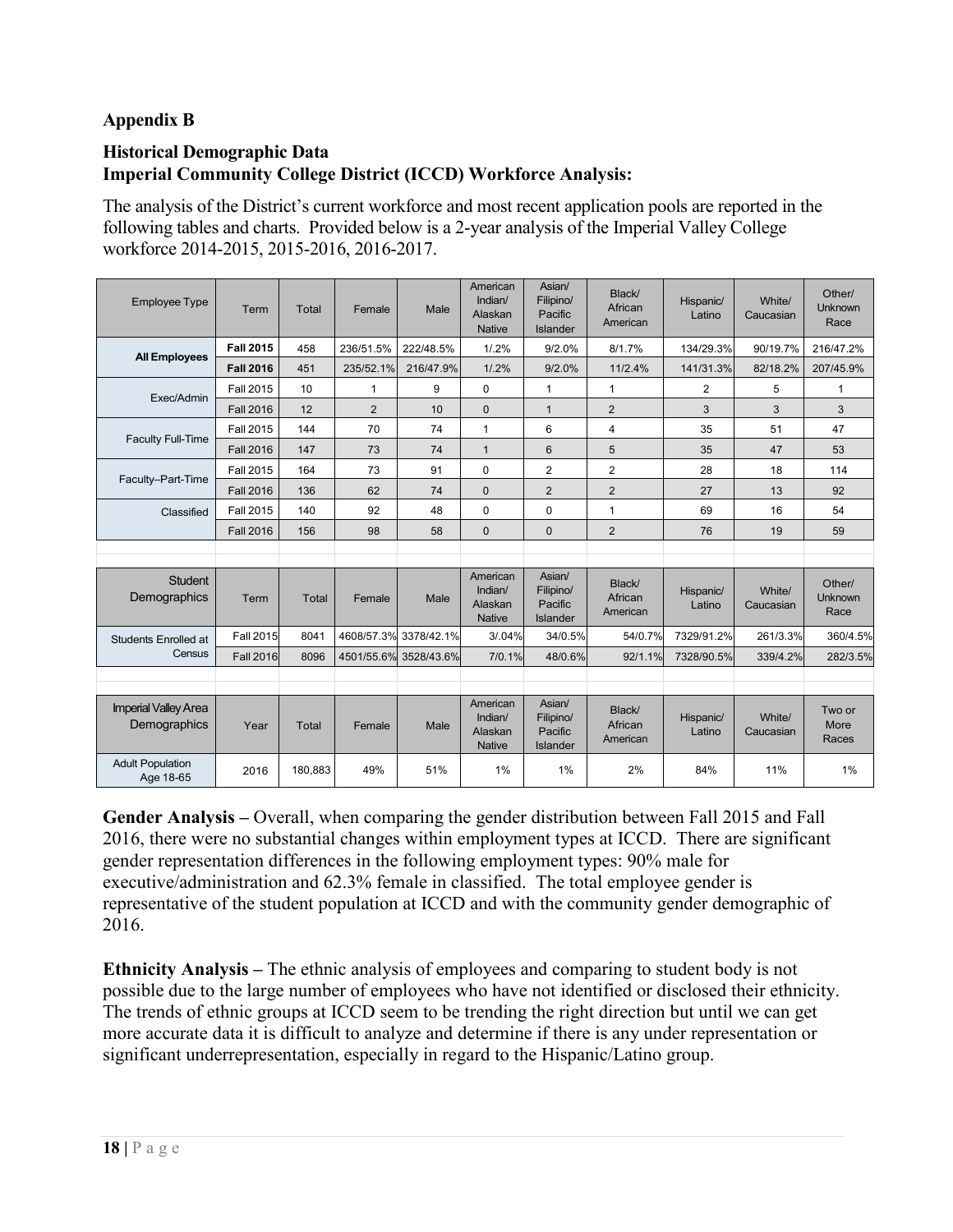# EEO Data Collection Monitored Group Identification:

The District understands that some persons may identify with multiple ethnic groups, but they shall be counted in only one ethnic group for reporting purposes. All persons will be asked to designate the ethnic group with which he or she most closely identifies.

#### **Analysis of Applicant Pools**

For 2014-2015, 2015-2016, 2016-2017 the overall percentages of applicants that submitted the voluntary survey are summarized below.

|                         |                 |          | 2014-2015                               |                 |          |
|-------------------------|-----------------|----------|-----------------------------------------|-----------------|----------|
|                         | <b>Analysis</b> | Percent  |                                         | <b>Analysis</b> | Percent  |
| <b>TOTAL APPLICANTS</b> | 320             | 100%     | <b>CAUCASIAN</b>                        | 63              | 19.69%   |
| <b>MALE</b>             | 115             | 35.94%   | <b>AFRICAN AMERICAN</b>                 | 14              | 4.38%    |
| <b>FEMALE</b>           | 207             | 64.69%   | <b>HISPANIC</b>                         | 209             | 65.31%   |
| <b>GENDER NOT GIVEN</b> | $-2$            | $-0.63%$ | <b>ASIAN/PACIFIC ISLANDER</b>           | 13              | 4.06%    |
| <b>DISABILITY</b>       | 9               | 2.81%    | <b>NATIVE HAWAIIAN/PACIFIC ISLANDER</b> | 0               | $0.00\%$ |
| <b>VIETNAM VETERAN</b>  |                 | $0.94\%$ | <b>AMERICAN INDIAN/ALASKAN</b>          | $\mathbf{2}$    | 0.63%    |
|                         |                 |          | <b>ETHNICITY NOT GIVEN</b>              | 19              | 5.94%    |
|                         |                 |          | <b>TWO OR MORE RACES</b>                | 23              | 7.19%    |

# **Imperial Community College District Analysis of Applicant Pool**

#### **Imperial Community College District Analysis of Applicant Pool 2015-2016**

|                         | <b>Analysis</b> | <b>Percent</b> |                                         | <b>Analysis</b> | Percent |
|-------------------------|-----------------|----------------|-----------------------------------------|-----------------|---------|
| <b>TOTAL APPLICANTS</b> | 879             | $100\%$        | <b>CAUCASIAN</b>                        | 189             | 21.50%  |
| <b>MALE</b>             | 423             | 48.12%         | <b>AFRICAN AMERICAN</b>                 | 37              | 4.21%   |
| <b>FEMALE</b>           | 426             | 48.46%         | <b>HISPANIC</b>                         | 525             | 59.73%  |
| <b>GENDER NOT GIVEN</b> | 30              | $3.41\%$       | <b>ASIAN/PACIFIC ISLANDER</b>           | 82              | 9.33%   |
| <b>DISABILITY</b>       | 36              | 4.10%          | <b>NATIVE HAWAIIAN/PACIFIC ISLANDER</b> | 4               | 0.46%   |
| <b>VIETNAM VETERAN</b>  | 7               | $0.80\%$       | <b>AMERICAN INDIAN/ALASKAN</b>          |                 | 0.57%   |
|                         |                 |                | <b>ETHNICITY NOT GIVEN</b>              | 37              | 4.21%   |
|                         |                 |                | <b>TWO OR MORE RACES</b>                | 54              | 6.14%   |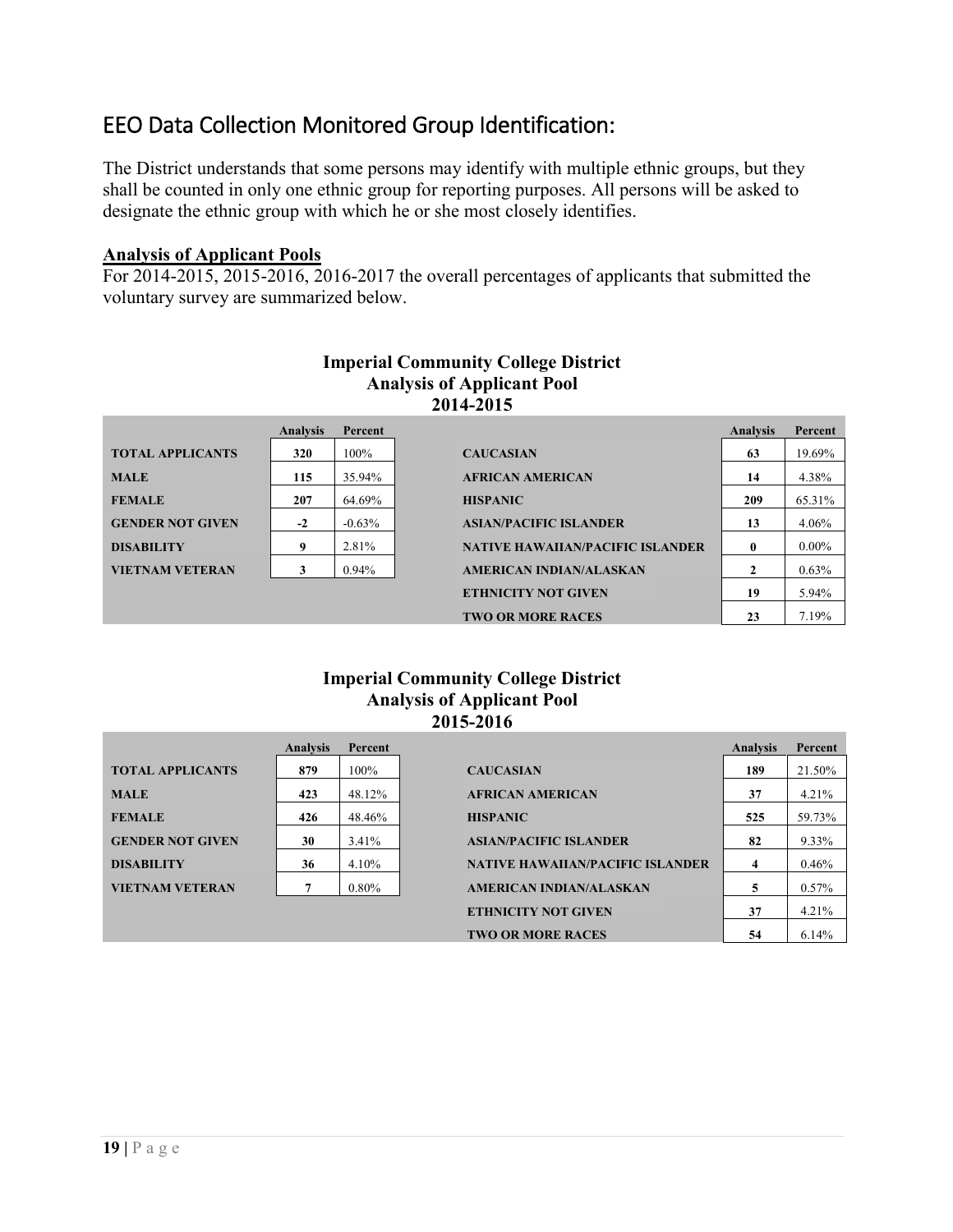#### **Imperial Community College District Analysis of Applicant Pool 2016-2017**

|                         | <b>Analysis</b> | <b>Percent</b> |                                                   | <b>Analysis</b> | <b>Percent</b> |
|-------------------------|-----------------|----------------|---------------------------------------------------|-----------------|----------------|
| <b>TOTAL APPLICANTS</b> | 327             | 100%           | <b>WHITE</b>                                      | 76              | 23.24%         |
| <b>MALE</b>             | 132             | 40.37%         | <b>BLACK</b>                                      | 11              | 3.36%          |
| <b>FEMALE</b>           | 195             | 59.63%         | <b>HISPANIC</b>                                   | 217             | 66.36%         |
| <b>GENDER NOT GIVEN</b> | 0               | $0.00\%$       | <b>ASIAN/PACIFIC ISLANDER</b>                     | 9               | 2.75%          |
| <b>DISABILITY</b>       | 12              | 3.67%          | <b>NATIVE HAWAIIAN/PACIFIC</b><br><b>ISLANDER</b> | 1               | 0.31%          |
| <b>VIETNAM VETERAN</b>  | 4               | 1.22%          | <b>AMERICAN</b><br><b>INDIAN/ALASKAN</b>          | 2               | 0.61%          |
|                         |                 |                | <b>ETHNICITY NOT GIVEN</b>                        | 11              | 3.36%          |
|                         |                 |                | <b>TWO OR MORE RACES</b>                          | 25              | 7.65%          |

Because so many employees have not disclosed or identified an ethnicity it is not possible to analyze the ethnic demographics when compared to applicants. There is an under representation of Hispanic applicants when compared to the student body and the community demographics. There is a slight over representation of female applicants when compared to the employee, student and community demographics.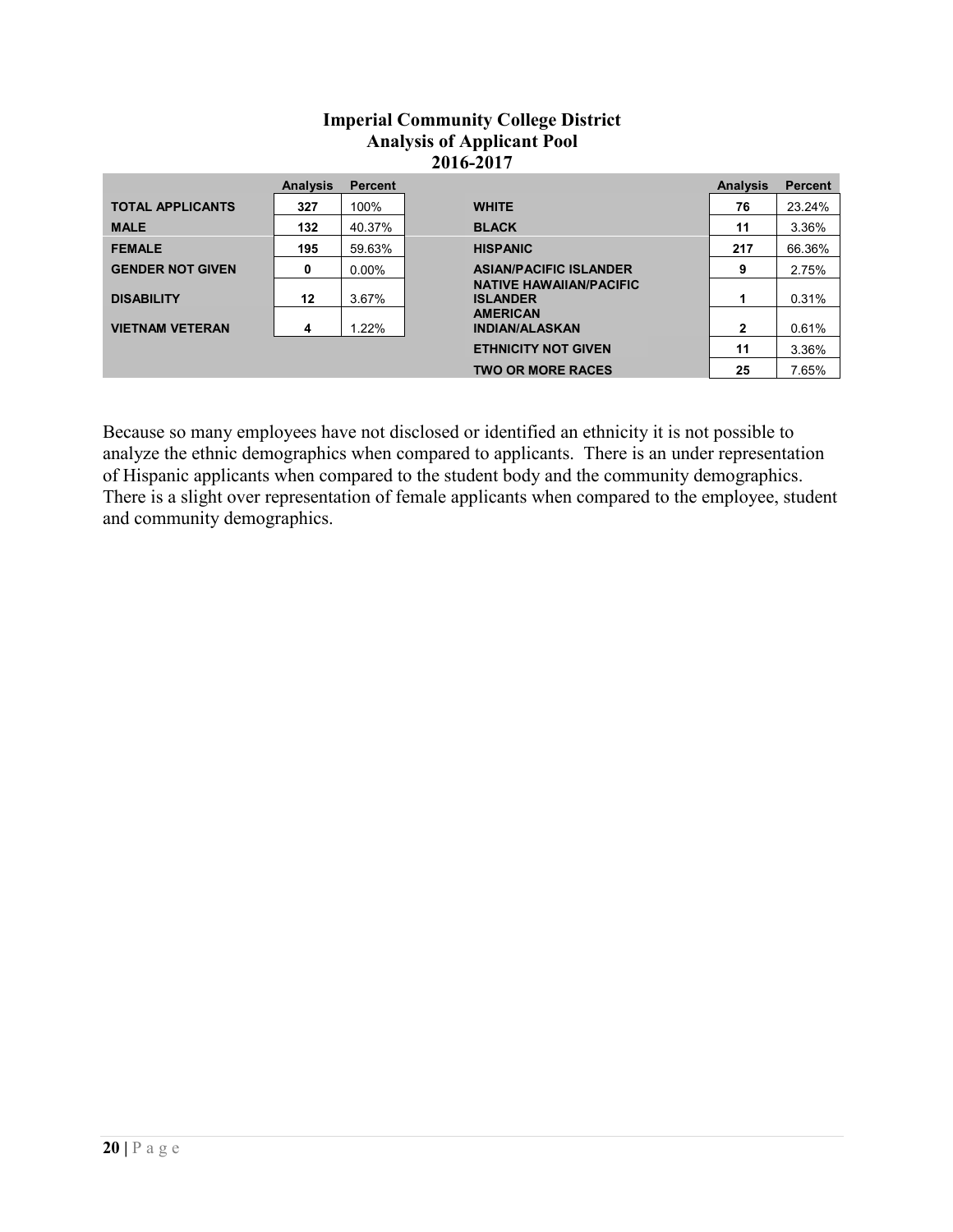# **EEO & Diversity Plan Update 2019**

#### **Historical Demographic Data Imperial Community College District (ICCD) Workforce Analysis:**

The analysis of the District's current workforce and most recent application pools are reported in the following tables and charts. Provided below is a 2-year analysis of the Imperial Valley College work force Fall 2016 to Fall 2018.

| <b>Employee Type</b>                        | Term             | <b>Total</b> | Female                  | Male                  | American<br>Indian/<br>Alaskan<br><b>Native</b> | Asian/<br>Filipino/<br>Pacific<br>Islander        | Black/<br>African<br>American | Hispanic/<br>Latino | White/<br>Caucasian | Other/<br><b>Unknown</b><br>Race |
|---------------------------------------------|------------------|--------------|-------------------------|-----------------------|-------------------------------------------------|---------------------------------------------------|-------------------------------|---------------------|---------------------|----------------------------------|
|                                             | <b>Fall 2016</b> | 451          | 235/52.1%               | 216/47.9%             | $1/0.2\%$                                       | 9/2.0%                                            | 11/2.4%                       | 141/31.3%           | 82/18.2%            | 207/45.9%                        |
| <b>All Employees</b>                        | <b>Fall 2018</b> | 478          | 248/51.9%               | 230/48.1%             | 0/0%                                            | 7/1.5%                                            | 8/1.7%                        | 305/63.8%           | 142/29.7%           | 16/3.3%                          |
|                                             | <b>Fall 2016</b> | 12           | 2                       | 10                    | $\Omega$                                        | $\mathbf{1}$                                      | $\overline{2}$                | 3                   | 3                   | 3                                |
| Exec/Admin                                  | <b>Fall 2018</b> | 15           | 6                       | 9                     | $\Omega$                                        | $\mathbf 0$                                       | 1                             | 6                   | $\overline{7}$      | $\mathbf{1}$                     |
|                                             | <b>Fall 2016</b> | 147          | 73                      | 74                    | $\mathbf{1}$                                    | 6                                                 | 5                             | 35                  | 47                  | 53                               |
| <b>Faculty Full-Time</b>                    | <b>Fall 2018</b> | 151          | 76                      | 75                    | $\Omega$                                        | 6                                                 | 5                             | 63                  | 72                  | 5                                |
|                                             | <b>Fall 2016</b> | 136          | 62                      | 74                    | $\Omega$                                        | $\overline{2}$                                    | $\overline{2}$                | 27                  | 13                  | 92                               |
| Faculty-Part-Time                           | <b>Fall 2018</b> | 148          | 64                      | 84                    | $\Omega$                                        | $\mathbf{1}$                                      | $\Omega$                      | 99                  | 39                  | 9                                |
| Classified                                  | <b>Fall 2016</b> | 156          | 98                      | 58                    | $\Omega$                                        | $\Omega$                                          | $\overline{2}$                | 76                  | 19                  | 59                               |
|                                             | <b>Fall 2018</b> | 164          | 102                     | 62                    | $\Omega$                                        | $\Omega$                                          | 2                             | 137                 | 24                  | $\mathbf{1}$                     |
|                                             |                  |              |                         |                       |                                                 |                                                   |                               |                     |                     |                                  |
| <b>Student</b><br>Demographics              | Term             | Total        | Female                  | Male                  | American<br>Indian/<br>Alaskan<br><b>Native</b> | Asian/<br>Filipino/<br>Pacific<br><b>Islander</b> | Black/<br>African<br>American | Hispanic/<br>Latino | White/<br>Caucasian | Other/<br><b>Unknown</b><br>Race |
| Students Enrolled at                        | <b>Fall 2016</b> | 8096         |                         | 4501/55.6% 3528/43.6% | 7/0.1%                                          | 48/0.6%                                           | 92/1.1%                       | 7328/90.5%          | 339/4.2%            | 282/3.5%                         |
| Census                                      | <b>Fall 2018</b> | 8.663        | 4,867/56.2% 3,716/42.9% |                       | 16/.2%                                          | 62/0.7%                                           | 113/1.3%                      | 7,963/91.9%         | 350/4.0%            | 159/1.8%                         |
|                                             |                  |              |                         |                       |                                                 |                                                   |                               |                     |                     |                                  |
| <b>Imperial Valley Area</b><br>Demographics | Year             | Total        | Female                  | Male                  | American<br>Indian/<br>Alaskan<br><b>Native</b> | Asian/<br>Filipino/<br>Pacific<br>Islander        | Black/<br>African<br>American | Hispanic/<br>Latino | White/<br>Caucasian | Two or<br>More<br>Races          |
| <b>Adult Population</b><br>Age 18-65        | 2016             | 180,883      | 49%                     | 51%                   | 1%                                              | 1%                                                | 2%                            | 84%                 | 11%                 | 1%                               |

**Gender Analysis –** Overall, when comparing the gender distribution between Fall 2016 and Fall 2018, there were no substantial changes within employment types at ICCD. There was progress in reducing the significant gender representation differences in the following employment types: male for executive/administration reduced from 83.3% in 2016 to 60% in 2018 and female in classified group reduced from 62.3% to 62.2%. The total employee gender is representative of the student population at ICCD and with the community gender demographic of 2018 with a slight decrease in female and increase in male. The gender trend among students was opposite with a slight increase in female and decrease in male.

**Ethnicity Analysis –** The ethnic analysis of employees and comparing to student body is representative with the exception within the Hispanic and White ethnicities. The employee Hispanic overall is significantly lower than the student population. The employee Caucasian group is significantly higher than the student body. The trends of ethnic groups at ICCD seem to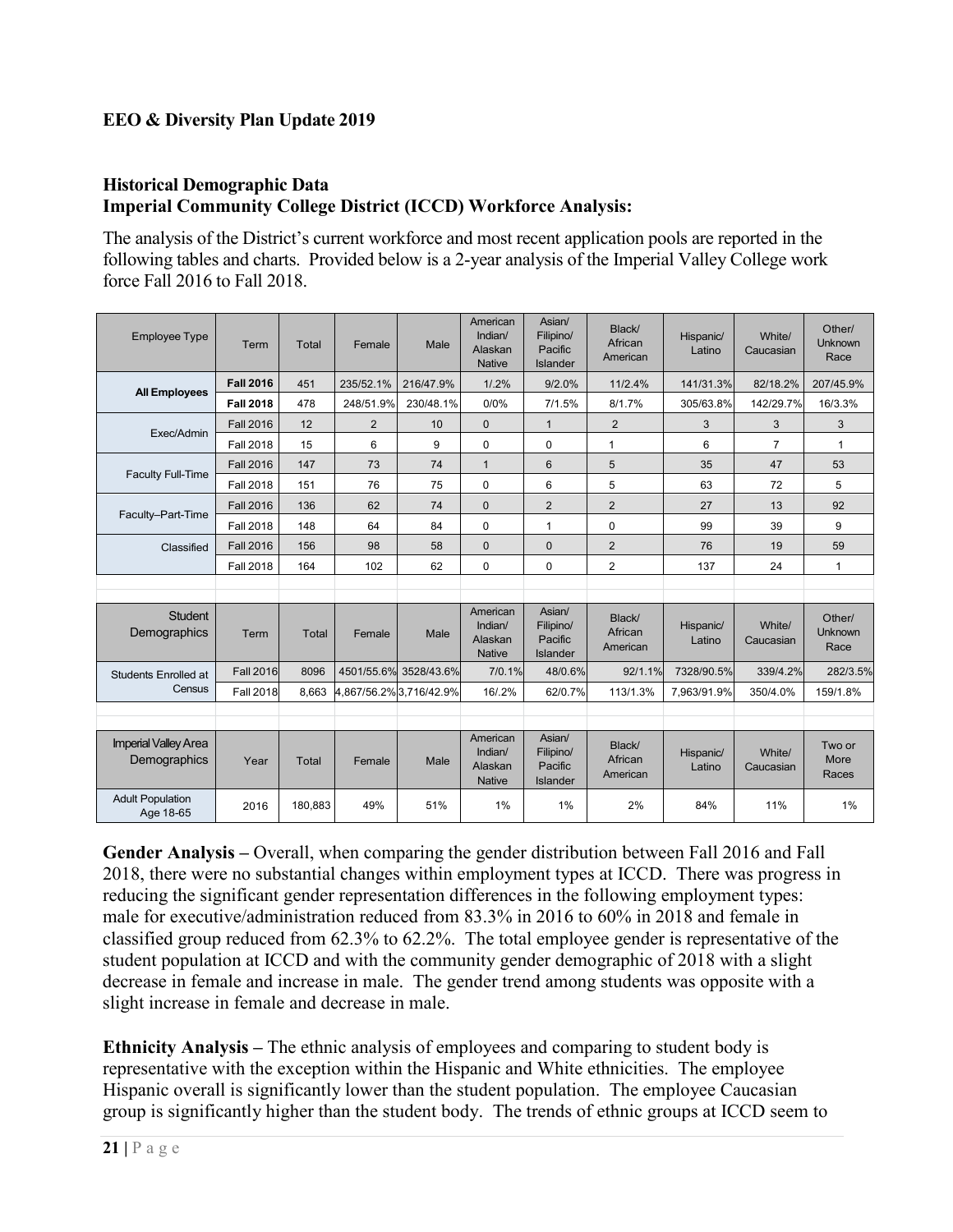be trending the right direction with the exception of Caucasian which is much significantly higher. The data concerning trends is flawed due to erroneous data prior to 2018 in the "unknown" category. This error in data has been corrected so the trend in 2019 will be easier to identify and analyze.

# EEO Data Collection Monitored Group Identification:

The District understands that some persons may identify with multiple ethnic groups, but they shall be counted in only one ethnic group for reporting purposes. All persons will be asked to designate the ethnic group with which he or she most closely identifies.

# **Analysis of Applicant Pools**

For 2016-2017 and 2017-2018 the overall percentages of applicants that submitted the voluntary survey are summarized below.

|                         | <b>Imperial Community College District</b> |                |                                                   |                 |                |  |
|-------------------------|--------------------------------------------|----------------|---------------------------------------------------|-----------------|----------------|--|
|                         | <b>Analysis of Applicant Pool</b>          |                |                                                   |                 |                |  |
|                         |                                            |                | 2016-2017                                         |                 |                |  |
|                         | <b>Analysis</b>                            | <b>Percent</b> |                                                   | <b>Analysis</b> | <b>Percent</b> |  |
| <b>TOTAL APPLICANTS</b> | 327                                        | 100%           | <b>WHITE</b>                                      | 76              | 23.24%         |  |
| <b>MALE</b>             | 132                                        | 40.37%         | <b>BLACK</b>                                      | 11              | 3.36%          |  |
| <b>FEMALE</b>           | 195                                        | 59.63%         | <b>HISPANIC</b>                                   | 217             | 66.36%         |  |
| <b>GENDER NOT GIVEN</b> | 0                                          | $0.00\%$       | <b>ASIAN/PACIFIC ISLANDER</b>                     | 9               | 2.75%          |  |
| <b>DISABILITY</b>       | 12                                         | 3.67%          | <b>NATIVE HAWAIIAN/PACIFIC</b><br><b>ISLANDER</b> | 1               | 0.31%          |  |
| <b>VIETNAM VETERAN</b>  | 4                                          | 1.22%          | <b>AMERICAN</b><br><b>INDIAN/ALASKAN</b>          | 2               | 0.61%          |  |
|                         |                                            |                | <b>ETHNICITY NOT GIVEN</b>                        | 11              | 3.36%          |  |
|                         |                                            |                | <b>TWO OR MORE RACES</b>                          | 25              | 7.65%          |  |

# **Imperial Community College District**

#### **Imperial Community College District Analysis of Applicant Pool 2017-2018**

|                         | <b>Analysis</b> | Percent |                                         | <b>Analysis</b> | Percent |
|-------------------------|-----------------|---------|-----------------------------------------|-----------------|---------|
| <b>TOTAL APPLICANTS</b> | 327             | 100%    | <b>CAUCASIAN</b>                        | 43              | 13.5%   |
| <b>MALE</b>             | 97              | 29.66%  | <b>AFRICAN AMERICAN</b>                 | 10              | 3.06%   |
| <b>FEMALE</b>           | 229             | 70.03%  | <b>HISPANIC</b>                         | 237             | 72.48%  |
| <b>GENDER NOT GIVEN</b> |                 | $.31\%$ | <b>ASIAN/PACIFIC ISLANDER</b>           | 2               | .61%    |
| <b>DISABILITY</b>       | 8               | 2.45%   | <b>NATIVE HAWAIIAN/PACIFIC ISLANDER</b> |                 | $.31\%$ |
| <b>VIETNAM VETERAN</b>  | 11              | 3.36%   | <b>AMERICAN INDIAN/ALASKAN</b>          | 2               | .61%    |
|                         |                 |         | <b>ETHNICITY NOT GIVEN</b>              |                 | $.31\%$ |
|                         |                 |         | <b>TWO OR MORE RACES</b>                | 50              | 15.29%  |

Analysis of 2017-18 applicant demographics indicate an increase in number of Hispanic applicants and applicants who identify as two or more races. The total number of applicants remained the same, however, the diversity better reflects the demographics of the student body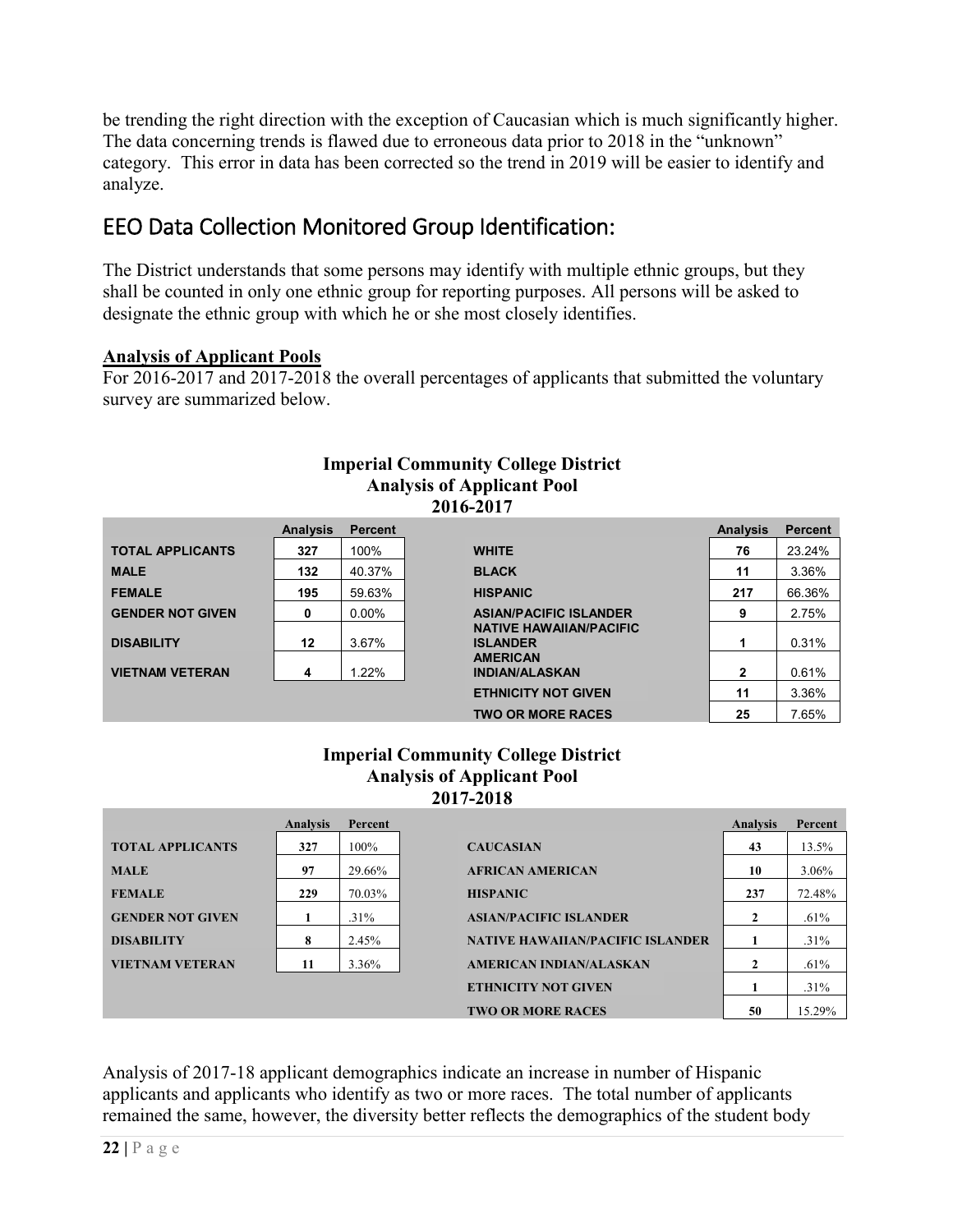and community. Human Resources will continue targeted recruitment efforts to agencies and websites which attract a more diverse applicant pool. Human Resources implemented an applicant tracking system (NEOGOV) in January 2019 which will significantly enhance access to applicants and track demographic information to be used in implementing recruitment strategies in the future.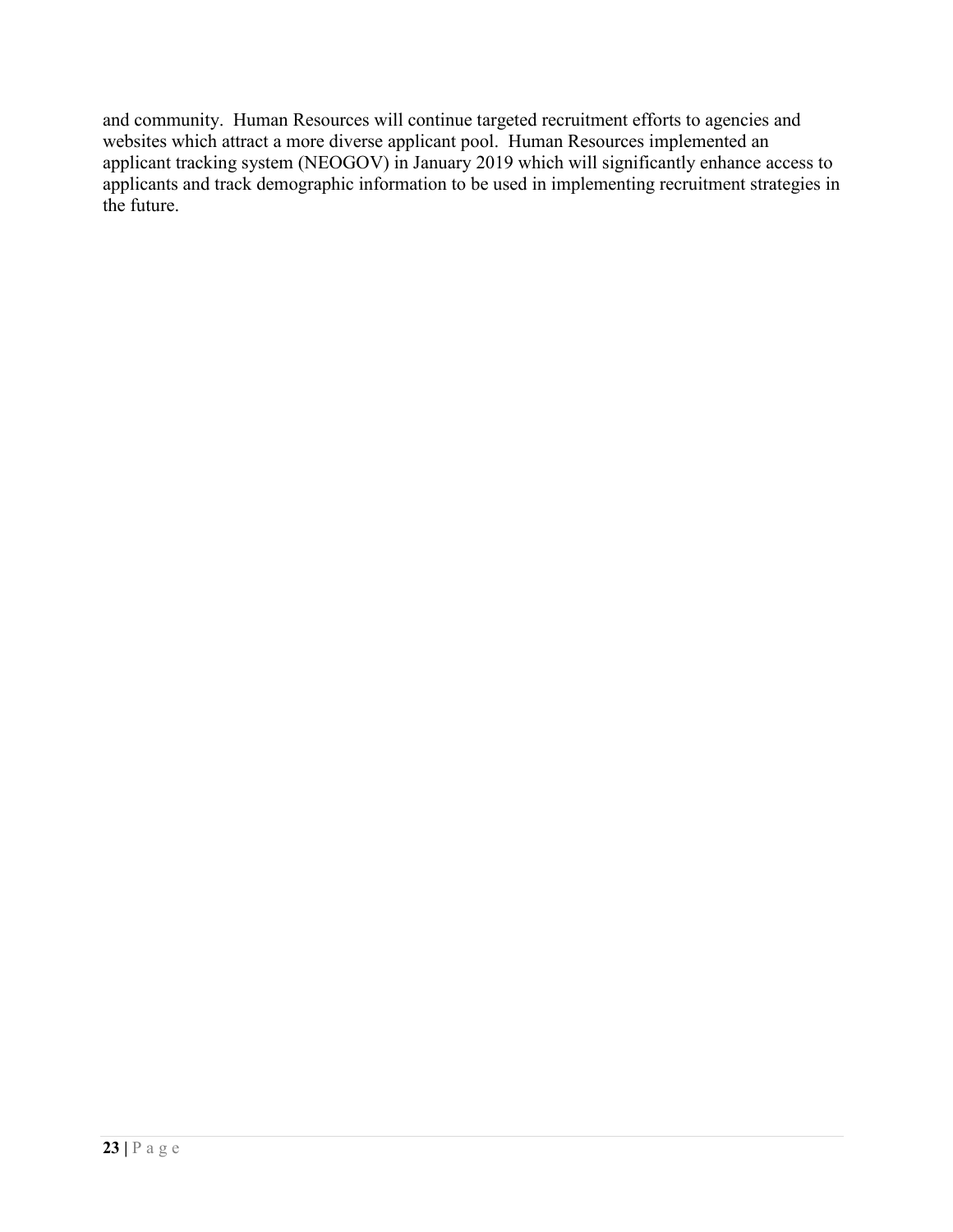## **EEO & Diversity Plan Update 2020**

#### **Historical Demographic Data Imperial Community College District (ICCD) Workforce Analysis:**

The analysis of the District's current workforce and most recent application pools are reported in the following tables and charts. Provided below is a 1-year analysis of the Imperial Valley College work force Fall 2018 to Fall 2019.

| <b>Employee Type</b>                        | Term             | Total        | Female         | Male                              | American<br>Indian/<br>Alaskan<br><b>Native</b> | Asian/<br>Filipino/<br>Pacific<br><b>Islander</b> | Black/<br>African<br>American | Hispanic/<br>Latino                    | White/<br>Caucasian | Other/<br>Unknown<br>Race        |
|---------------------------------------------|------------------|--------------|----------------|-----------------------------------|-------------------------------------------------|---------------------------------------------------|-------------------------------|----------------------------------------|---------------------|----------------------------------|
|                                             | <b>Fall 2018</b> | 478          | 248/51.9%      | 230/48.1%                         | 0/0%                                            | 7/1.5%                                            | 8/1.7%                        | 305/63.8%                              | 142/29.7%           | 16/3.3%                          |
| <b>All Employees</b>                        | <b>Fall 2019</b> | 482          | 253/52.5%      | 229/47.5%                         | 0/0%                                            | 9/1.9%                                            | 10/2.1%                       | 312/64.7%                              | 134/27.8%           | 17/3.5%                          |
|                                             | <b>Fall 2018</b> | 15           | 6              | 9                                 | $\Omega$                                        | $\Omega$                                          | 1                             | 6                                      | $\overline{7}$      | $\mathbf{1}$                     |
| Exec/Admin                                  | <b>Fall 2019</b> | 15           | $\overline{7}$ | 8                                 | $\Omega$                                        | 0                                                 | 1                             | $\overline{7}$                         | 6                   | 1                                |
|                                             | <b>Fall 2018</b> | 151          | 76             | 75                                | $\Omega$                                        | 6                                                 | 5                             | 63                                     | 72                  | 5                                |
| <b>Faculty Full-Time</b>                    | <b>Fall 2019</b> | 151          | 77             | 74                                | $\mathbf 0$                                     | 6                                                 | 5                             | 64                                     | 72                  | 4                                |
|                                             | <b>Fall 2018</b> | 148          | 64             | 84                                | $\mathbf 0$                                     | 1                                                 | $\mathbf 0$                   | 99                                     | 39                  | 9                                |
| Faculty-Part-Time                           | <b>Fall 2019</b> | 147          | 63             | 84                                | $\mathbf 0$                                     | 3                                                 | $\overline{2}$                | 99                                     | 33                  | 10                               |
| Classified                                  | <b>Fall 2018</b> | 164          | 102            | 62                                | $\mathbf 0$                                     | $\mathbf 0$                                       | $\overline{2}$                | 137                                    | 24                  | 1                                |
|                                             | <b>Fall 2019</b> | 169          | 106            | 63                                | $\mathbf 0$                                     | $\mathbf 0$                                       | $\overline{2}$                | 142                                    | 23                  | $\overline{2}$                   |
|                                             |                  |              |                |                                   |                                                 |                                                   |                               |                                        |                     |                                  |
| <b>Student</b><br>Demographics              | Term             | <b>Total</b> | Female         | Male                              | American<br>Indian/<br>Alaskan<br><b>Native</b> | Asian/<br>Filipino/<br>Pacific<br><b>Islander</b> | Black/<br>African<br>American | Hispanic/<br>Latino                    | White/<br>Caucasian | Other/<br><b>Unknown</b><br>Race |
| <b>Students Enrolled at</b>                 | <b>Fall 2018</b> | 8,663        | 4,867/56.2%    | 3,716/42.9%                       | 16/0.2%                                         | 62/0.7%                                           | 113/1.3%                      | 7,963/91.9%                            | 350/4.0%            | 159/1.8%                         |
| Census                                      | <b>Fall 2019</b> | 8,996        | 5.079/56.5%    | 3.820/42.5%                       | 15/0.2%                                         | 61/0.7%                                           | 114/1.3%                      | 8,157/90.7%                            | 333/3.7%            | 316/3.5%                         |
|                                             |                  |              |                |                                   |                                                 |                                                   |                               |                                        |                     |                                  |
| <b>Imperial Valley Area</b><br>Demographics | Year             | Total        | Female         | Male                              | American<br>Indian/<br>Alaskan<br><b>Native</b> | Asian/<br>Filipino/<br>Pacific<br>Islander        | Black/<br>African<br>American | Hispanic/<br>Latino                    | White/<br>Caucasian | Two or<br>More<br>Races          |
| <b>Adult Population</b><br>Age 18-65        | 2018             |              |                | 181,827 86,300/47.5% 95,427/52.5% | 1.801/1.0%                                      | 3.103/1.7%                                        |                               | 4,591/2.55% 115,817/64.3% 47,362/26.8% |                     | 7.542/4.2%                       |

**Gender Analysis –** Overall, when comparing the gender distribution between Fall 2018 and Fall 2019, and the trend over the past four (4) years, there were no substantial changes within employment types at ICCD in regard to gender. The current trend indicates a slight increase to female employees and a slight decrease in male employees, however the overall gender demographics are not under-representative when compared to the gender demographics of the student body or community. The data does indicate an underrepresentation of male employees within the classified employees and an underrepresentation of female part time faculty, however the trend remains flat compared to previous years.

**Ethnicity Analysis –** The ethnic analysis of employees and comparison to student body is representative with the exception within the Hispanic and White ethnicities. The analysis of comparing the employee demographics to that of the community shows the employee Hispanic demographic overall is significantly lower than that of the student population. Conversely, the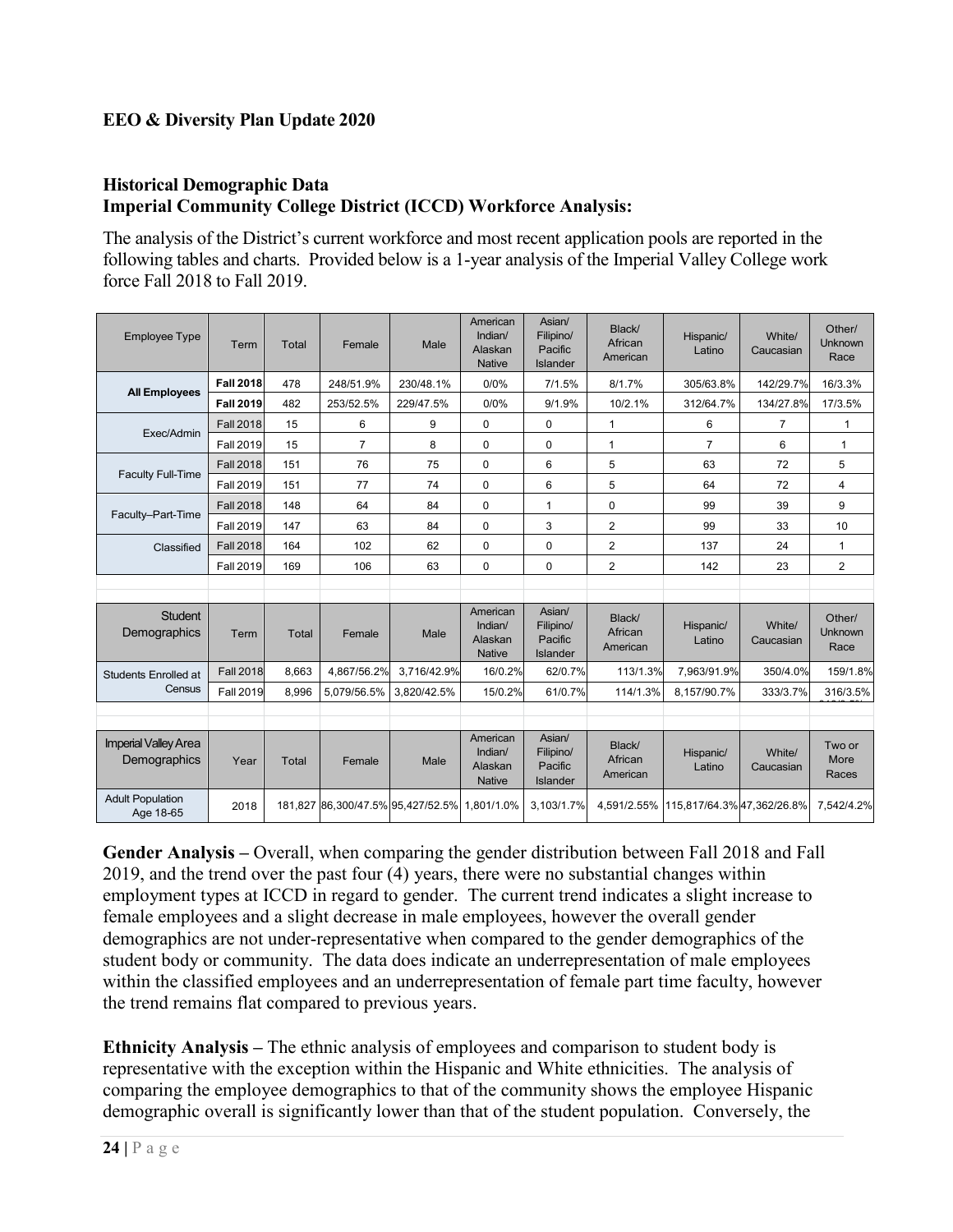employee Caucasian demographic is significantly higher than that of the student body. The trends of ethnic groups at ICCD seem to be trending the right direction with the exception of the American Native Indian and Asian ethnic groups.

# EEO Data Collection Monitored Group Identification:

The District understands that some persons may identify with multiple ethnic groups, but they shall be counted in only one ethnic group for reporting purposes. All persons will be asked to designate the ethnic group with which he or she most closely identifies.

#### **Analysis of Applicant Pools**

For 2017-2018 and 2018-2019 the overall percentages of applicants that submitted the voluntary survey are summarized below.



#### **Imperial Community College District Analysis of Applicant Pool 2018-2019**

|                         | <b>Analysis</b> | <b>Percent</b> |                                         | <b>Analysis</b> | <b>Percent</b> | <b>Percent</b><br>Inc |
|-------------------------|-----------------|----------------|-----------------------------------------|-----------------|----------------|-----------------------|
| <b>TOTAL APPLICANTS</b> | 1124            | 100%           | <b>WHITE</b>                            | 276             | 24.56%         | 541.86%               |
| <b>MALE</b>             | 539             | 47.95%         | <b>AFRICAN AMERICAN/BLACK</b>           | 61              | 5.43%          | 510.00%               |
| <b>FEMALE</b>           | 577             | 51.33%         | <b>HISPANIC</b>                         | 643             | 57.21%         | 171.31%               |
| <b>GENDER NOT GIVEN</b> | 8               | 0.71%          | <b>ASIAN/PACIFIC ISLANDER</b>           | 6               | 0.53%          | 200.00%               |
| <b>DISABILITY</b>       | 48              | 4.27%          | <b>NATIVE HAWAIIAN/PACIFIC ISLANDER</b> | 8               | 0.71%          | 700.00%               |
| <b>VIETNAM VETERAN</b>  | 56              | 4.98%          | <b>AMERICAN INDIAN/ALASKAN</b>          | 5               | 0.44%          | 150.00%               |
|                         |                 |                | <b>ETHNICITY NOT GIVEN</b>              | 49              | 4.36%          | 4800%                 |
|                         |                 |                | <b>TWO OR MORE RACES</b>                | 76              | 6.76%          | 52.00%                |
|                         |                 |                |                                         |                 |                |                       |